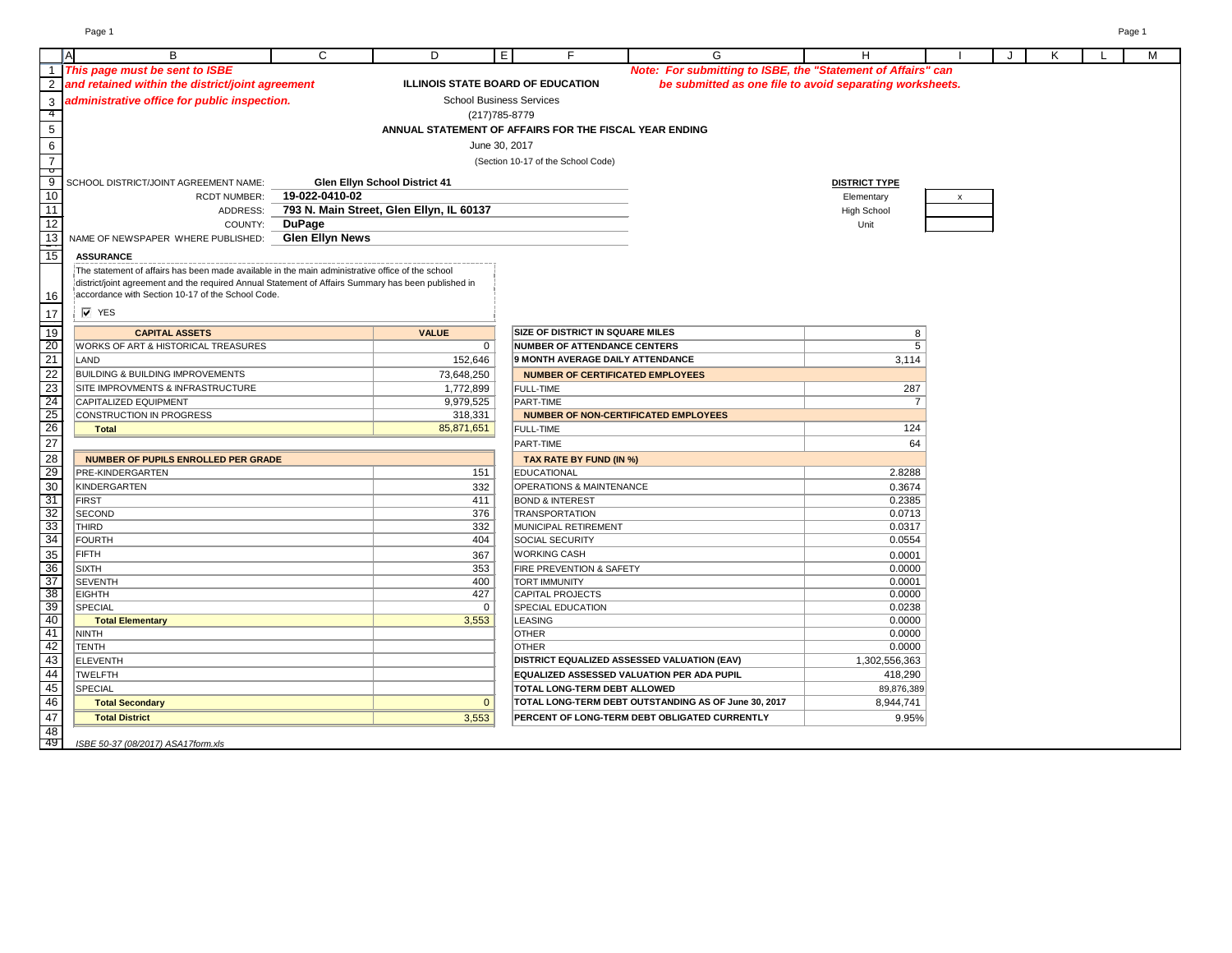|                 | B<br>A                                           |      | $\mathsf{C}$       | D                       | E.                  | Е                                   | G                       | н                       |                     |             | Κ                            |
|-----------------|--------------------------------------------------|------|--------------------|-------------------------|---------------------|-------------------------------------|-------------------------|-------------------------|---------------------|-------------|------------------------------|
| -1              |                                                  |      |                    |                         |                     | STATEMENT OF ASSETS AND LIABILITIES |                         |                         |                     |             |                              |
| $\overline{2}$  |                                                  |      |                    |                         |                     | AS OF JUNE 30, 2017                 |                         |                         |                     |             |                              |
| دی              |                                                  |      |                    |                         |                     |                                     |                         |                         |                     |             |                              |
| $\overline{4}$  |                                                  |      | (10)               | (20)                    | (30)                | (40)                                | (50)                    | (60)                    | (70)                | (80)        | (90)                         |
|                 |                                                  | Acct |                    | <b>Operations &amp;</b> |                     |                                     | <b>Municipal</b>        |                         |                     |             | <b>Fire Prevention &amp;</b> |
|                 | <b>Description</b>                               | No.  | <b>Educational</b> | <b>Maintenance</b>      | <b>Debt Service</b> | Transportation                      | <b>Retirement &amp;</b> | <b>Capital Projects</b> | <b>Working Cash</b> | <b>Tort</b> | <b>Safety</b>                |
| 5               |                                                  |      |                    |                         |                     |                                     | <b>Social Security</b>  |                         |                     |             |                              |
| 6               | <b>CURRENT ASSETS (100)</b>                      |      |                    |                         |                     |                                     |                         |                         |                     |             |                              |
|                 | Cash (Accounts 111 thru 115)                     |      | 1,136,262          | $\mathbf 0$             | $\mathbf 0$         | 167,826                             | 0                       | $\mathbf 0$             | $\mathbf 0$         | $\mathbf 0$ | 0                            |
| 8               | Investments                                      | 120  | 36,445,737         | 2,960,868               | 2,362,988           | 405,717                             | 1,428,251               | 1,567,045               | 614,466             | 10,305      | 0                            |
| 9               | <b>Taxes Receivable</b>                          | 130  | 17,970,076         | 2,314,452               | 1,502,441           | 449,158                             | 548,689                 | 0                       | 630                 | 630         | $\mathbf 0$                  |
| 10              | Interfund Receivables                            | 140  | $\mathbf 0$        | 0                       | $\mathbf{0}$        | $\Omega$                            | 0                       | 0                       | $\mathbf 0$         | $\mathbf 0$ | $\mathbf 0$                  |
|                 | Intergovernmental Accounts Receivable            | 150  | 1,205,090          | $\mathbf 0$             | $\mathbf{0}$        | 168,464                             | 0                       | 0                       | $\mathbf 0$         | 0           | 0                            |
| 12              | Other Receivables                                | 160  | $\mathbf{0}$       | $\mathbf{0}$            | $\Omega$            | 0                                   | 0                       | 0                       | $\mathbf 0$         | $\mathbf 0$ | $\mathbf 0$                  |
|                 | 13 Inventory<br>170                              |      | $\mathbf 0$        | $\mathbf 0$             | $\mathbf{0}$        | 0                                   | 0                       | 0                       | 0                   | 0           | $\mathbf 0$                  |
|                 | 14 Prepaid Items                                 | 180  | $\mathbf 0$        | 0                       | $\mathbf{0}$        | 0                                   | 0                       | 0                       | $\Omega$            | $\mathbf 0$ | $\Omega$                     |
|                 | 15 Other Current Assets                          | 190  | $\mathbf{0}$       | $\mathbf 0$             | $\Omega$            | 0                                   | $\mathbf{0}$            | $\Omega$                | $\Omega$            | 0           | 0                            |
| 16              | <b>Total Current Assets</b>                      |      | 56,757,165         | 5,275,320               | 3,865,429           | 1,191,165                           | 1,976,940               | 1,567,045               | 615,096             | 10,935      | $\theta$                     |
|                 | 17 CURRENT LIABILITIES (400)                     |      |                    |                         |                     |                                     |                         |                         |                     |             |                              |
|                 | 18 Interfund Payables                            | 410  | 0                  | $\mathbf 0$             | $\overline{0}$      | 0                                   | $\mathbf 0$             | 0                       |                     | 0           | $\mathbf 0$                  |
|                 | 19 Intergovernmental Accounts Payable            | 420  | $\mathbf 0$        | $\Omega$                | $\Omega$            | $\Omega$                            | $\mathbf 0$             | $\Omega$                | $\Omega$            | $\mathbf 0$ | $\mathbf 0$                  |
| $\overline{20}$ | Other Payable                                    | 430  | 468,895            | 323,555                 | $\mathbf{0}$        | 210,536                             | 23                      | 197,301                 | 0                   | $\mathbf 0$ | $\mathbf 0$                  |
| $\overline{21}$ | <b>Contracts Payable</b>                         | 440  | 0                  | $\mathbf 0$             | $\Omega$            | 0                                   | $\Omega$                | 12,851                  | 0                   | $\mathbf 0$ | $\Omega$                     |
| $\overline{22}$ | Loans Payable                                    | 460  | $\Omega$           | $\mathbf 0$             | $\Omega$            | 0                                   | $\mathbf{0}$            | 0                       | 0                   | $\mathbf 0$ | $\Omega$                     |
|                 | 23 Salaries & Benefits Payable                   | 470  | 1,464,676          | $\Omega$                | $\Omega$            | 0                                   | $\Omega$                | $\Omega$                | $\Omega$            | $\mathbf 0$ | $\Omega$                     |
|                 | 24 Payroll Deductions & Withholdings             | 480  | 758,766            | (766)                   | $\Omega$            | 0                                   | 36,811                  | $\Omega$                | $\Omega$            | $\mathbf 0$ | $\Omega$                     |
|                 | 25 Deferred Revenues & Other Current Liabilities | 490  | 37,407,019         | 4,737,923               | 3,075,804           | 1,003,668                           | 1,123,180               | $\Omega$                | 3,179               | 1,290       | $\Omega$                     |
|                 | 26 Due to Activity Fund Organizations<br>493     |      | 0                  | 0                       | $\mathbf 0$         | 0                                   | $\mathbf 0$             | 0                       | $\mathbf{0}$        | $\mathbf 0$ | 0                            |
| $\overline{27}$ | <b>Total Current Liabilities</b>                 |      | 40,099,356         | 5,060,712               | 3,075,804           | 1,214,204                           | 1,160,014               | 210,152                 | 3,179               | 1,290       | $\Omega$                     |
| 28              | <b>LONG-TERM LIABILITIES (500)</b>               |      |                    |                         |                     |                                     |                         |                         |                     |             |                              |
| $\overline{29}$ | Long-Term Debt Payable<br>511                    |      |                    |                         |                     |                                     |                         |                         |                     |             |                              |
| 30              | <b>Total Liabilities</b>                         |      | 40,099,356         | 5,060,712               | 3,075,804           | 1,214,204                           | 1,160,014               | 210,152                 | 3,179               | 1,290       | $\theta$                     |
| $\overline{31}$ | <b>Reserved Fund Balance</b><br>714              |      | $\Omega$           | $\Omega$                | $\Omega$            | (23,039)                            | $\Omega$                | $\Omega$                | $\Omega$            | 9,645       | $\mathbf 0$                  |
|                 | 32 Unreserved Fund Balance                       | 730  | 16,657,809         | 214,608                 | 789,625             | $\Omega$                            | 816,926                 | 1,356,893               | 611,917             | $\Omega$    | $\mathbf 0$                  |
|                 | 33 Investments in General Fixed Assets           |      |                    |                         |                     |                                     |                         |                         |                     |             |                              |
|                 | 34 Total Liabilities and Fund Balances           |      | 56,757,165         | 5,275,320               | 3,865,429           | 1,191,165                           | 1,976,940               | 1,567,045               | 615,096             | 10,935      | $\Omega$                     |
|                 |                                                  |      |                    |                         |                     |                                     |                         |                         |                     |             |                              |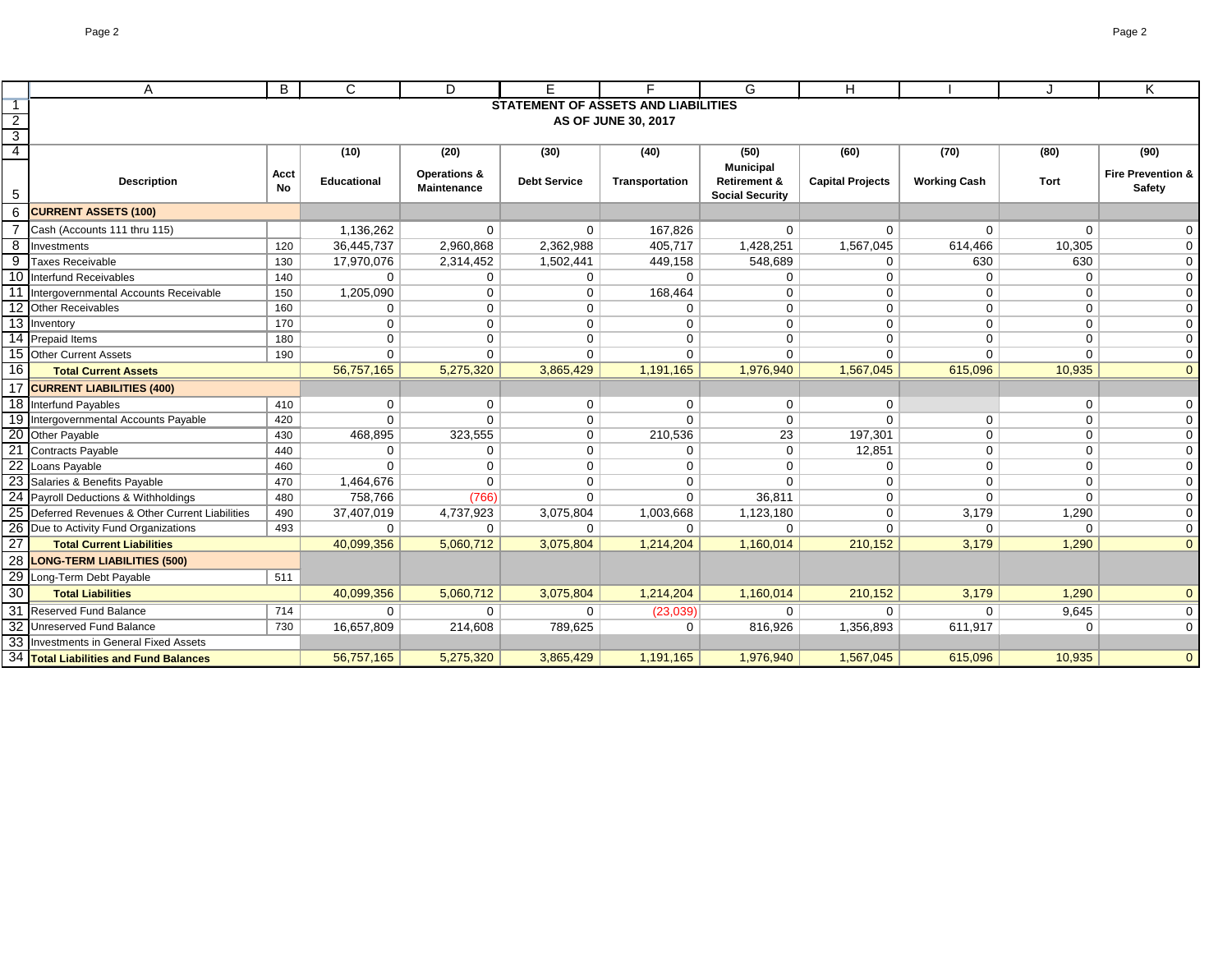|    | A                                                      | B    | C                                                                                                | D.                                                          | F                   | F.             | G                                           | H                       |                     |                | K                            |
|----|--------------------------------------------------------|------|--------------------------------------------------------------------------------------------------|-------------------------------------------------------------|---------------------|----------------|---------------------------------------------|-------------------------|---------------------|----------------|------------------------------|
|    |                                                        |      | STATEMENT OF REVENUES RECEIVED/REVENUES, EXPENDITURES DISBURSED/EXPENDITURES, OTHER SOURCES/USES |                                                             |                     |                |                                             |                         |                     |                |                              |
|    |                                                        |      |                                                                                                  | AND CHANGES IN FUND BALANCE - FOR YEAR ENDING JUNE 30, 2017 |                     |                |                                             |                         |                     |                |                              |
| 3  |                                                        |      |                                                                                                  |                                                             |                     |                |                                             |                         |                     |                |                              |
| 4  |                                                        |      | (10)                                                                                             | (20)                                                        | (30)                | (40)           | (50)                                        | (60)                    | (70)                | (80)           | (90)                         |
|    | <b>Description</b>                                     | Acct | <b>Educational</b>                                                                               | <b>Operations &amp;</b>                                     | <b>Debt Service</b> | Transportation | <b>Municipal</b><br><b>Retirement &amp;</b> | <b>Capital Projects</b> | <b>Working Cash</b> | Tort           | <b>Fire Prevention &amp;</b> |
| 5  |                                                        | No   |                                                                                                  | <b>Maintenance</b>                                          |                     |                | <b>Social Security</b>                      |                         |                     |                | <b>Safety</b>                |
| 6  | <b>RECEIPTS/REVENUES</b>                               |      |                                                                                                  |                                                             |                     |                |                                             |                         |                     |                |                              |
|    | <b>Local Sources</b>                                   | 1000 | 41,432,638                                                                                       | 3,232,483                                                   | 2,922,073           | 926,462        | 1,249,401                                   | 36,565                  | 1,912               | 1,235          | $\Omega$                     |
|    | Flow-Through Received/Revenue from One District to     |      |                                                                                                  |                                                             |                     |                |                                             |                         |                     |                |                              |
| 8  | <b>Another District</b>                                | 2000 | $\Omega$                                                                                         | $\overline{0}$                                              |                     | $\Omega$       | $\Omega$                                    |                         |                     |                |                              |
| 9  | <b>State Sources</b>                                   | 3000 | 3,088,938                                                                                        | $\overline{0}$                                              | $\mathbf{0}$        | 351,733        | $\Omega$                                    | $\mathbf{0}$            | $\mathbf 0$         | $\overline{0}$ | $\mathbf{0}$                 |
| 10 | <b>Federal Sources</b>                                 | 4000 | 1,351,029                                                                                        | $\Omega$                                                    | $\Omega$            | $\Omega$       | $\Omega$                                    | $\Omega$                | $\Omega$            | $\Omega$       | $\mathbf{0}$                 |
| 11 | <b>Total Direct Receipts/Revenues</b>                  |      | 45,872,605                                                                                       | 3,232,483                                                   | 2,922,073           | 1,278,195      | 1,249,401                                   | 36,565                  | 1,912               | 1,235          | $\overline{0}$               |
|    | 12 Rec./Rev. for "On Behalf" Payments                  | 3998 | 20,222,394                                                                                       |                                                             |                     |                |                                             |                         |                     |                |                              |
| 13 | <b>Total Receipts/Revenues</b>                         |      | 66,094,999                                                                                       | 3,232,483                                                   | 2,922,073           | 1,278,195      | 1,249,401                                   | 36,565                  | 1,912               | 1,235          | $\mathbf{0}$                 |
| 14 | <b>DISBURSEMENTS/EXPENDITURES</b>                      |      |                                                                                                  |                                                             |                     |                |                                             |                         |                     |                |                              |
|    | 15 Instruction                                         | 1000 | 26,614,723                                                                                       |                                                             |                     |                | 507,311                                     |                         |                     |                |                              |
|    | 16 Support Services<br>2000                            |      | 12,270,074                                                                                       | 2,037,444                                                   |                     | 1,580,375      | 650,849                                     | 1,148,086               |                     | $\overline{0}$ | $\Omega$                     |
|    | 17 Community Services                                  | 3000 | 84,601                                                                                           | $\mathbf 0$                                                 |                     | $\mathbf{0}$   | 11,099                                      |                         |                     |                |                              |
| 18 | Payments to Other Districts & Govt Units               | 4000 | 940,955                                                                                          | $\mathbf{0}$                                                | $\mathbf{0}$        | $\Omega$       | $\Omega$                                    | 0                       |                     |                | $\mathbf{0}$                 |
| 19 | <b>Debt Services</b>                                   | 5000 | $\mathbf{0}$                                                                                     | $\overline{0}$                                              | 3,648,530           | $\Omega$       | $\Omega$                                    |                         |                     | $\overline{0}$ | $\mathbf{0}$                 |
| 20 | <b>Total Direct Disbursements/Expenditures</b>         |      | 39,910,353                                                                                       | 2,037,444                                                   | 3,648,530           | 1,580,375      | 1,169,259                                   | 1,148,086               |                     | $\overline{0}$ | $\Omega$                     |
| 21 | Disb./Expend. for "On Behalf" Payments                 | 4180 | 20,222,394                                                                                       | $\Omega$                                                    | $\mathbf 0$         | $\Omega$       | $\mathbf{0}$                                | $\Omega$                |                     | $\overline{0}$ | $\theta$                     |
| 22 | <b>Total Disbursements/Expenditures</b>                |      | 60,132,747                                                                                       | 2,037,444                                                   | 3,648,530           | 1,580,375      | 1,169,259                                   | 1,148,086               |                     | $\overline{0}$ | $\theta$                     |
|    | Excess of Direct Receipts/Revenues Over (Under)        |      |                                                                                                  |                                                             |                     |                |                                             |                         |                     |                |                              |
|    | 23 Direct Disbursements/Expenditures                   |      | 5,962,252                                                                                        | 1,195,039                                                   | (726, 457)          | (302, 180)     | 80,142                                      | (1, 111, 521)           | 1,912               | 1,235          | $\Omega$                     |
| 24 | <b>Other Sources of Funds</b>                          | 7000 |                                                                                                  |                                                             | 742,760             |                |                                             | 1,917,300               |                     |                |                              |
|    | 25 Other Uses of Funds                                 | 8000 | 742,760                                                                                          | 1,450,000                                                   |                     |                |                                             |                         |                     |                |                              |
| 26 | <b>Total Other Sources/Uses of Funds</b>               |      | (742, 760)                                                                                       | (1,450,000)                                                 | 742,760             | $\overline{0}$ | $\mathbf{0}$                                | 1,917,300               | $\mathbf{0}$        | $\overline{0}$ | $\Omega$                     |
|    | Excess of Receipts/Revenues & Other Sources of Funds   |      |                                                                                                  |                                                             |                     |                |                                             |                         |                     |                |                              |
|    | Over/Under) Expenditures/Disbursements & Other Uses of |      |                                                                                                  |                                                             |                     |                |                                             |                         |                     |                |                              |
|    | 27 Funds                                               |      | 5,219,492                                                                                        | (254, 961)                                                  | 16,303              | (302, 180)     | 80,142                                      | 805,779                 | 1,912               | 1,235          | $\mathbf{0}$                 |
|    | 28 Beginning Fund Balances - July 1, 2016              |      | 11,438,317                                                                                       | 469,569                                                     | 773,322             | 279,141        | 736,784                                     | 551,114                 | 610,005             | 8,410          | $\mathbf 0$                  |
|    | Other Changes in Fund Balances Increases               |      |                                                                                                  |                                                             |                     |                |                                             |                         |                     |                |                              |
|    | 29 (Decreases)                                         |      |                                                                                                  |                                                             |                     |                |                                             |                         |                     |                |                              |
|    | 30 Ending Fund Balances June 30, 2017                  |      | 16,657,809                                                                                       | 214,608                                                     | 789,625             | (23,039)       | 816,926                                     | 1,356,893               | 611,917             | 9,645          | $\overline{0}$               |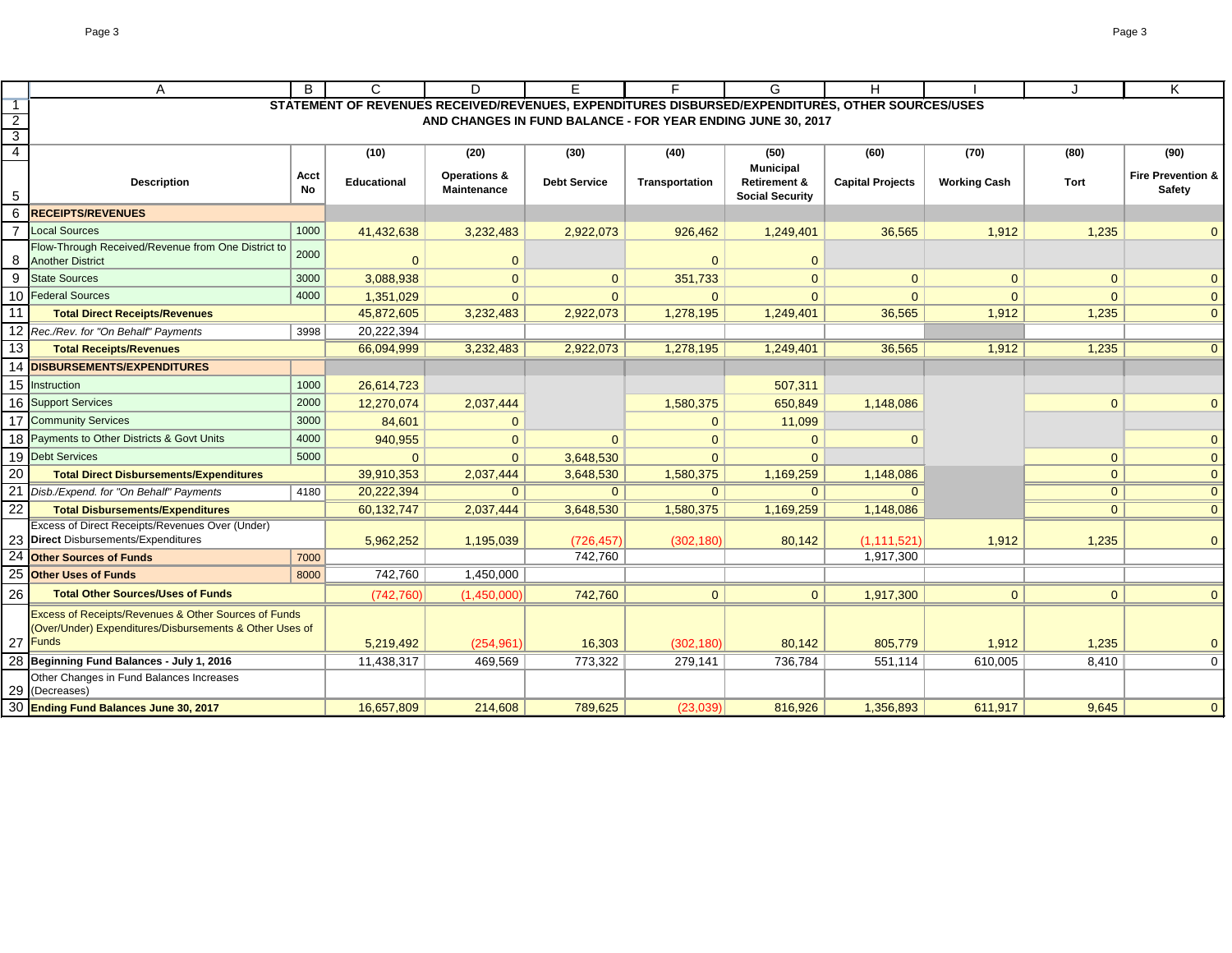|                      | В                                           | C                                                                                                                                                                                                                              | D.   | E.          |              | G.                   | н              |                                                                          |                         | Κ                   |          | М                 |
|----------------------|---------------------------------------------|--------------------------------------------------------------------------------------------------------------------------------------------------------------------------------------------------------------------------------|------|-------------|--------------|----------------------|----------------|--------------------------------------------------------------------------|-------------------------|---------------------|----------|-------------------|
|                      |                                             |                                                                                                                                                                                                                                |      |             |              |                      |                | ANNUAL STATEMENT OF AFFAIRS SUMMARY FOR FISCAL YEAR ENDING JUNE 30, 2017 |                         |                     |          |                   |
|                      |                                             |                                                                                                                                                                                                                                |      |             |              |                      |                |                                                                          |                         |                     |          |                   |
|                      |                                             |                                                                                                                                                                                                                                |      |             |              |                      |                |                                                                          |                         |                     |          |                   |
| 2                    |                                             |                                                                                                                                                                                                                                |      |             |              |                      |                |                                                                          |                         |                     |          |                   |
| $\overline{3}$<br>-4 |                                             | The summary must be published in the local newspaper.                                                                                                                                                                          |      |             |              |                      |                |                                                                          |                         |                     |          |                   |
|                      |                                             | Copies of the detailed Annual Statement of Affairs for the Fiscal Year Ending June 30, 2017 will be available for public inspection in the school district/joint agreement administrative office by December 1, annually. Indi |      |             |              |                      |                |                                                                          |                         |                     |          |                   |
| -5                   |                                             | review this Annual Statement of Affairs should contact:                                                                                                                                                                        |      |             |              |                      |                |                                                                          |                         |                     |          |                   |
| 6                    |                                             | 8:00 AM to 4:30 PM<br><b>Glen Ellyn School District 41</b><br>793 N. Main St, Glen Ellyn, IL 60137                                                                                                                             |      |             |              |                      |                |                                                                          |                         |                     |          |                   |
|                      | School District/Joint Agreement Name        |                                                                                                                                                                                                                                |      |             | Address      |                      |                | 630-790-6400<br>Telephone                                                |                         | <b>Office Hours</b> |          |                   |
| $\overline{7}$       |                                             |                                                                                                                                                                                                                                |      |             |              |                      |                |                                                                          |                         |                     |          |                   |
| 8                    |                                             | Also by January 15, annually the detailed Annual Statement of Affairs for the Fiscal Year Ending June 30, 2017, will be posted on the Illinois State Board of Education's website@ www.isbe.net.                               |      |             |              |                      |                |                                                                          |                         |                     |          |                   |
| __<br>10             |                                             | SUMMARY: The following is the Annual Statement of Affairs Summary that is required to be published by the school district/joint agreement for the past fiscal year.                                                            |      |             |              |                      |                |                                                                          |                         |                     |          |                   |
| ┯                    |                                             |                                                                                                                                                                                                                                |      |             |              |                      |                |                                                                          |                         |                     |          |                   |
| 12                   | Statement of Operations as of June 30, 2017 |                                                                                                                                                                                                                                |      |             |              |                      |                |                                                                          |                         |                     |          |                   |
|                      |                                             |                                                                                                                                                                                                                                |      |             | Operations & |                      |                | Municipal                                                                |                         |                     | Tort     | Fire Prevention & |
| 13                   |                                             |                                                                                                                                                                                                                                |      | Educational | Maintenance  | <b>Debt Services</b> | Transportation | Retirement/Social<br>Security                                            | <b>Capital Projects</b> | <b>Working Cash</b> |          | Safety            |
| $\overline{14}$      | Local Sources                               |                                                                                                                                                                                                                                | 1000 | 41,432,638  | 3,232,483    | 2,922,073            | 926,462        | 1,249,401                                                                | 36,565                  | 1,912               | 1,235    | $\overline{0}$    |
|                      |                                             | Flow-Through Receipts/Revenues from One                                                                                                                                                                                        | 2000 |             |              |                      |                |                                                                          |                         |                     |          |                   |
| 15                   | District to Another District                |                                                                                                                                                                                                                                |      |             |              |                      |                |                                                                          |                         |                     |          |                   |
| 16                   | <b>State Sources</b>                        |                                                                                                                                                                                                                                | 3000 | 3,088,938   | $\Omega$     | $\Omega$             | 351,733        | $\Omega$                                                                 | 0                       | 0                   | 0        | $\overline{0}$    |
| 17                   | <b>Federal Sources</b>                      |                                                                                                                                                                                                                                | 4000 | 1,351,029   | $\Omega$     | $\Omega$             |                |                                                                          | $\Omega$                | $\Omega$            | $\Omega$ | $\overline{0}$    |
| 18                   | <b>Total Direct Receipts/Revenues</b>       |                                                                                                                                                                                                                                |      | 45,872,605  | 3,232,483    | 2,922,073            | 1,278,195      | 1,249,401                                                                | 36,565                  | 1,912               | 1,235    | $\Omega$          |
| 19                   |                                             | <b>Total Direct Disbursements/Expenditures</b>                                                                                                                                                                                 |      | 39,910,353  | 2,037,444    | 3,648,530            | 1,580,375      | 1,169,259                                                                | 1,148,086               |                     | $\Omega$ | $\Omega$          |
| 20                   | Other Sources/Uses of Funds                 |                                                                                                                                                                                                                                |      | (742, 760)  | (1,450,000)  | 742,760              |                |                                                                          | 1,917,300               | $\Omega$            |          | $\Omega$          |
| 21                   | Beginning Fund Balances - July 1, 2016      |                                                                                                                                                                                                                                |      | 11,438,317  | 469,569      | 773,322              | 279,141        | 736,784                                                                  | 551,114                 | 610,005             | 8,410    | $\overline{0}$    |
| 22                   | Other Changes in Fund Balances              |                                                                                                                                                                                                                                |      |             |              |                      |                |                                                                          |                         |                     |          | $\overline{0}$    |
|                      | 23   Ending Fund Balances June 30, 2017     |                                                                                                                                                                                                                                |      | 16,657,809  | 214,608      | 789,625              | (23,039)       | 816,926                                                                  | 1,356,893               | 611,917             | 9,645    | $\Omega$          |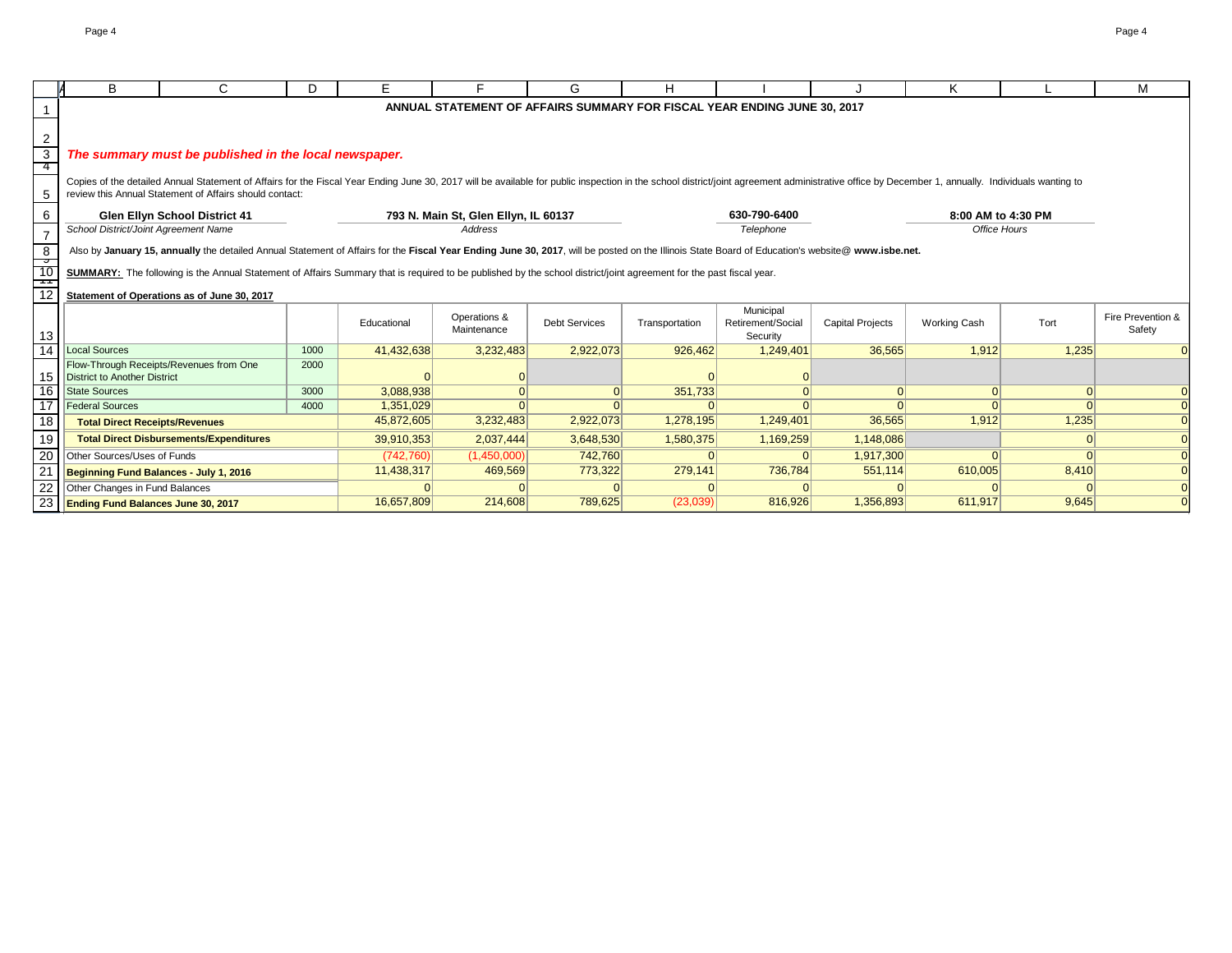| $\overline{A}$<br>B                             | $\mathsf{C}$                                                                      | D                                                                                           | F                                         | F                               |
|-------------------------------------------------|-----------------------------------------------------------------------------------|---------------------------------------------------------------------------------------------|-------------------------------------------|---------------------------------|
|                                                 |                                                                                   | SALARY SCHEDULE OF GROSS PAYMENTS FOR CERTIFICATED PERSONNEL AND NON-CERTIFICATED PERSONNEL |                                           |                                 |
|                                                 | This listing must be published in the local newspaper, sent to ISBE, and retained |                                                                                             |                                           |                                 |
|                                                 | within your district/joint agreement administrative office for public inspection. |                                                                                             |                                           |                                 |
|                                                 |                                                                                   |                                                                                             |                                           |                                 |
|                                                 | Glen Ellyn School District 41, 793 N Main St, Glen Ellyn, IL 60137                |                                                                                             |                                           |                                 |
| 19-022-0410-02                                  |                                                                                   |                                                                                             |                                           |                                 |
|                                                 |                                                                                   |                                                                                             |                                           |                                 |
| <b>GROSS PAYMENT FOR CERTIFICATED PERSONNEL</b> |                                                                                   |                                                                                             |                                           |                                 |
|                                                 |                                                                                   |                                                                                             |                                           |                                 |
| Salary Range: Less Than \$25,000                | Salary Range: \$25,000 - \$39,999                                                 | Salary Range: \$40,000 - \$59,999                                                           | Salary Range: 60,000 - \$89,999           | Salary Range: \$90,000 and over |
| AHLBERG, CHRISTINE                              | <b>BORTER, SHARON</b>                                                             | ALDRICH, KRISTINE M                                                                         | AMRHEIN, JILL A                           | ABBOTT, CHRISTOPHER             |
| ALAGNA, AMANDA                                  | COX, JAIME                                                                        | BATTAGLIA, SAMANTHA L                                                                       | ANDERSON, LINDA M                         | AGGER, DENISE CAROL             |
| ANDERSON, AMY                                   | ELK-WEIST, LAURA                                                                  | <b>BAUER, MICHELLE</b>                                                                      | <b>BEAMAN, HEATHER</b>                    | ALEMIS, GEORGIA                 |
| ANDERSON, MAUREEN                               | <b>GRANDE, MARY</b>                                                               | <b>BAUMGARTNER, KATELYN</b>                                                                 | BISHOP, AMY                               | ALLEN, TAMI                     |
| ARNOLD, CANDICE                                 | LLANES, CAROLA                                                                    | <b>BERG, ANNE M</b>                                                                         | BOOTH, TINA                               | ANDRES, ADAM                    |
| AVOLIO, JACKIE L                                | MACATANGAY, APRIL J.                                                              | <b>BOLLINGER, ROBIN</b>                                                                     | <b>BOWER, JOHN</b>                        | <b>BARKER, BRENT J</b>          |
| BAJEK, AMANDA C                                 | MCCAUSLAND, MOLLY                                                                 | <b>BRAND, ALLISON</b>                                                                       | <b>BREWSTER, CHARLES</b>                  | BERENSCHOT, LAURIE A            |
| <b>BEILFUSS, JEANNINE</b>                       | MCNAMARA, ANDREA                                                                  | <b>BRENNAN, KATHLEEN E</b>                                                                  | <b>BUCCOLA, HEATHER</b>                   | <b>BLAZEK, CHRISTOPHER</b>      |
| <b>BENKERT, JENNIFER</b>                        | PETER, MARGARET E                                                                 | <b>BROWN, NATHANIEL</b>                                                                     | CALLICOAT, MARCIE                         | <b>BONKOWSKI, BRIAN P</b>       |
| <b>BERKSHIRE, LAURA A</b>                       | PETRAMALE, MEGAN                                                                  | <b>BRUNS, MATTHEW</b>                                                                       | CALVO, LINDA                              | <b>BUCHHOLZ, LISA M</b>         |
| <b>BESSERT, BRIANA M</b>                        | PIEPENBRINK, JANET                                                                | <b>BULSTER, TIMOTHY</b>                                                                     | CASPERS, SCOTT                            | <b>BURKE, JEFFREY</b>           |
| <b>BINDRA, RITU</b>                             |                                                                                   | <b>BYRNE, BETHMARIE</b>                                                                     | CASSIDY, DENISE L                         | CAPENIGRO, DENISE               |
| <b>BIRDSELL, ANTONIETTA</b>                     |                                                                                   | <b>BYTNAR, LAUREN</b>                                                                       | CEKAY, SUSAN                              | CARLSON, KAREN A                |
|                                                 |                                                                                   |                                                                                             |                                           | CLEGG, ELOISE                   |
| BIRNS, SUSAN M.<br><b>BOTS, KATHLEEN</b>        |                                                                                   | CALDERON, JACQUELYN                                                                         | CHAVEZ, JENNIFER                          |                                 |
| <b>BRUCH, HEATHER A</b>                         |                                                                                   | CANFIELD, LAUREN                                                                            | CHMELIK, JEANNE<br><b>CONNOLLY, NANCY</b> | CONLIN, MARCI                   |
|                                                 |                                                                                   | <b>CARMICHAEL, TYLER J</b>                                                                  |                                           | CRUM, KAREN                     |
| <b>BUCKLEY, MOLLIE</b>                          |                                                                                   | <b>CLARKE, JULIE</b>                                                                        | COOPER, BRETT                             | DALLMAN, LUCILLE                |
| CAMPBELL, JOYCE                                 |                                                                                   | <b>CONKLIN, SAMANTHA</b>                                                                    | COUZENS, MICHELE C                        | DI SILVESTRO, JANET             |
| CARDONA, CRISTINA                               |                                                                                   | <b>CORRAL, TARA</b>                                                                         | CRIFASE, NICHOLAS L                       | DIVELEY, STEPHEN                |
| <b>CARTER, DEBRA</b>                            |                                                                                   | CORTEZ, JENNIFER                                                                            | <b>CROUCH, WHITNEY E</b>                  | <b>DIXON, SCOTT</b>             |
| CONRADO, LUCIA                                  |                                                                                   | CZUMA, CHRISTINA                                                                            | DANGELO, ELIZABETH                        | DOYLE, JOAN                     |
| <b>COX, JENNIFER</b>                            |                                                                                   | DETTMER, ALEXIS                                                                             | DENTINGER, PATRICIA A                     | DUNHAM, SHARON M                |
| <b>CRAWFORD, THERESE A</b>                      |                                                                                   | DOMABYL, JOE D.                                                                             | DEPALO, JAMES M                           | DUVALSAINT, JULIE               |
| CRISTIANO, SUSAN                                |                                                                                   | DRAGAS, JORIE                                                                               | DOYLE, KRISTYN                            | ELSTE, MARY L                   |
| <b>CRUM, MARGARET H</b>                         |                                                                                   | <b>DUCKHORN, SARAH</b>                                                                      | EARNEST, LISA                             | <b>GALLO, MICHELLE</b>          |
| DEAN, MARILYN                                   |                                                                                   | <b>DUDLEY, ERICKA</b>                                                                       | EVANS, KAREN                              | GIOVINGO, MARC A                |
| DEITCH, DOMINI                                  |                                                                                   | EBERT, CARRIE                                                                               | EVERETT, KATHLEEN                         | <b>GORDON, PAUL</b>             |
| DEMERIS, LISA                                   |                                                                                   | <b>FALCO, KATHLEEN</b>                                                                      | EWOLDT, BETH A                            | HANN, HEIDI J                   |
| DESTEFANO, CINDY                                |                                                                                   | FILMER, JANE E                                                                              | FARRAL, DAWN                              | HORNACEK, MARY M                |
| DIETER, ERIN                                    |                                                                                   | FOURNIER, BAO TRAN                                                                          | FEUERBORN, RITA                           | JONES, RANDOL                   |
| DIFABIO, WILLIAM D                              |                                                                                   | FULLER, ELIZABETH                                                                           | FIENE, ERIN F                             | KLESPITZ, SCOTT M               |
| DIRKMAAT, HEIDI                                 |                                                                                   | GARMON, JESSICA                                                                             | FITCH, CHERYL                             | KLINGBERG, EDWARD H             |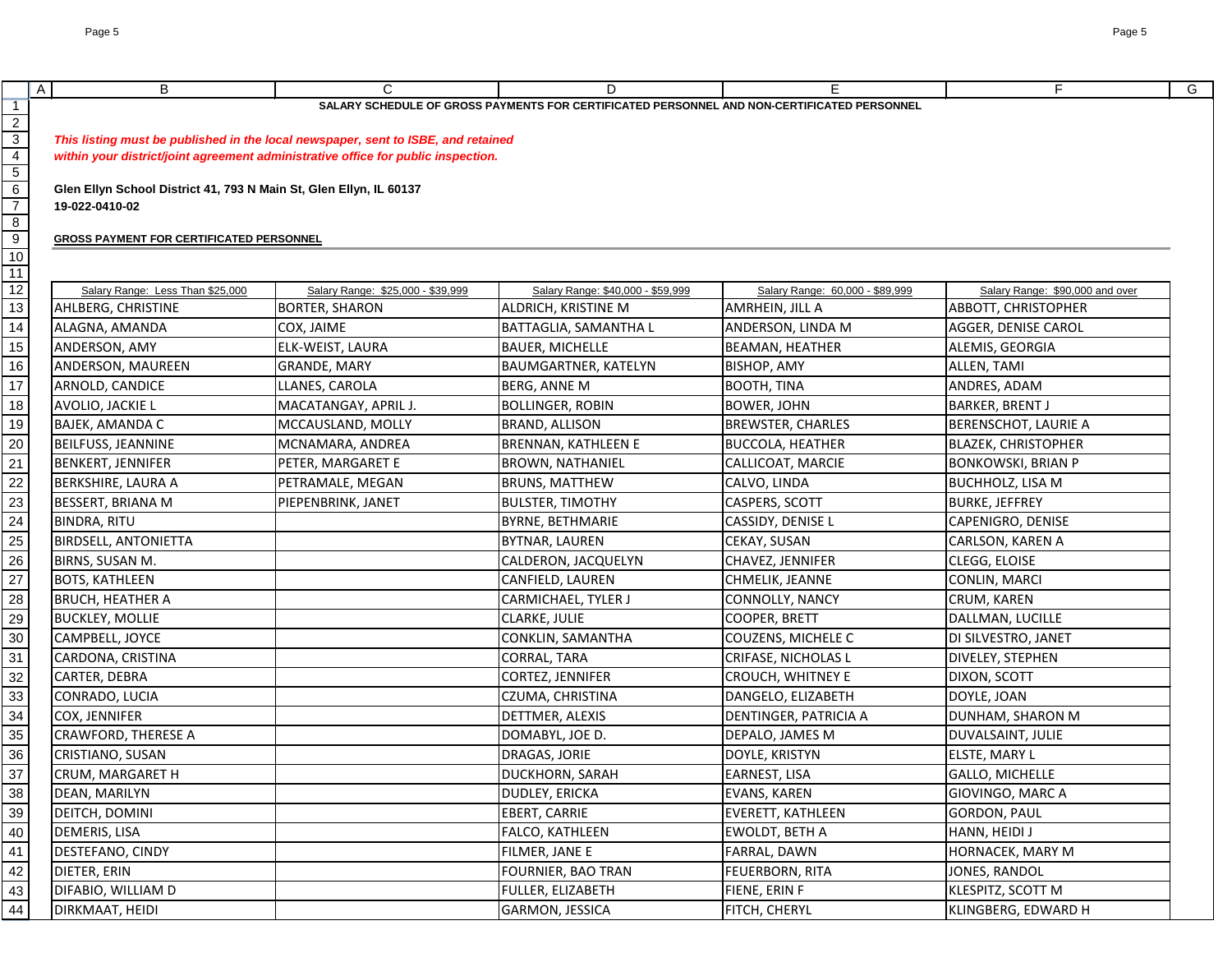|                                                                                 | $\mathsf{A}$ | B                          | $\mathsf{C}$ | D                           | E                          | F.                      | G |
|---------------------------------------------------------------------------------|--------------|----------------------------|--------------|-----------------------------|----------------------------|-------------------------|---|
| 45                                                                              |              | <b>DOHRER, TRACY</b>       |              | <b>GILLETTE, JENNIFER</b>   | FLORES, WALTER             | KNOEBL, INGRID SUSANNA  |   |
| 46                                                                              |              | <b>FADER, SHERI</b>        |              | GIRLING, ALISON             | GAULT MARQUEZ, ELIZABETH G | KULIK, MAYRA            |   |
| $\frac{47}{48}$                                                                 |              | FITZGERALD, AMY            |              | GREWE, ALYSSA N             | <b>GEIGHES, JENNIFER L</b> | LACOSSE, KIMBERLY C     |   |
|                                                                                 |              | FITZPATRICK, KATHLEEN      |              | GROENENDYK, JESSICA         | GEISELHART, STEPHANIE      | LAZZARA, DEBORAH        |   |
|                                                                                 |              | GANSER, HEATHER            |              | HEKMA, THOMAS               | GIDLEY, RYAN               | LEE, ELIZABETH          |   |
| 50<br>51                                                                        |              | <b>GEBALLE, LESLIE</b>     |              | JANSON, VALERIE             | GILL, PATRICIA A.          | LESKA, JUDITH           |   |
|                                                                                 |              | <b>GILLIGAN, KATHLEEN</b>  |              | JARVIS, MEGAN               | <b>GRIEGER, KAREN</b>      | MCCLUSKEY, CHARLES M    |   |
|                                                                                 |              | GILLMAR, SARA              |              | JELINEK, KATELIN            | GROOT, MELISSA A           | MCCLUSKEY, KATHERINE L  |   |
|                                                                                 |              | GOLOJUCH, LISA M           |              | <b>KELLAM, CHRISTINA L</b>  | <b>GUERRERO, NICOLE</b>    | MENENDEZ, DANA M        |   |
| $\frac{52}{53}$<br>$\frac{53}{54}$<br>$\frac{55}{56}$<br>$\frac{57}{58}$        |              | HARMAN, STEPHANIE          |              | KHAN, AISHA                 | <b>GUERRIERI, TRACY L</b>  | MERTZ, PATRICIA         |   |
|                                                                                 |              | HARRIS, EMMA               |              | KING, DAVID A               | <b>GUZZETTI, ROBERT</b>    | MIJAL, LINDA            |   |
|                                                                                 |              | HASSO, RONALD              |              | KNAPP, ANDREA               | HAGERTY, CHERYL            | MONDO, GIA C            |   |
|                                                                                 |              | <b>HETZEL, JOYCE A</b>     |              | KUCZORA, MEGAN              | HANSON, CHRISTINA          | MOON, LISA J            |   |
|                                                                                 |              | <b>HOLT, BRENDA J</b>      |              | LYNN, RACHEL                | HAYCRAFT, JAMES            | NELSON, GAYLE           |   |
| $\frac{59}{60}$                                                                 |              | JABLONSKI, RACHEL          |              | MAGANA ATILANO, VERONICA M  | HECKER, JENNIFER           | NICOLAI, JULIE          |   |
|                                                                                 |              | JACKLICH, JANICE           |              | MAGRINI, NICOLETTE          | HESKIN, HEATHER            | <b>NORTON, KERRY L</b>  |   |
| 61                                                                              |              | JANIK, LINDA L             |              | MARCHESE, PAUL M            | HILDNER, LYNNA             | PAJCINI, MIRELA         |   |
|                                                                                 |              | JONES, JOAN D              |              | MARCHINSKI, TARA            | HODGES, KAREN A            | PAYNE, DAWN M           |   |
|                                                                                 |              | KIEBLES, CHRISTOPHER       |              | MARCY, STEPHANIE            | ICK, SHARON A.             | PEARCE, TANYA           |   |
|                                                                                 |              | KING, LEAH                 |              | MARINELLO, MICHELLE         | IGNACIO, RYAN D            | PFISTER, JANIS          |   |
| $\frac{62}{63}$<br>$\frac{63}{64}$<br>$\frac{65}{66}$<br>$\frac{66}{67}$        |              | <b>KOCH, TRACY</b>         |              | MASON, KIMBERLY             | JAMES, KELLY               | PINDAR, BRIAN D         |   |
|                                                                                 |              | KOMMERS, ROBERT E          |              | MATTHEWS, TRISHA B          | JENSKY, ARLYNE             | PODULKA, JULIE          |   |
|                                                                                 |              | KRAMER, KENNETH            |              | MCCAUSLAND, IAN             | JOHNSON, KATHRYN C         | PUETZ, LINDA M          |   |
| 68<br>69                                                                        |              | LANGE, ANNE                |              | MODICA, FRANK               | JURCZAK, PATRICIA          | RUMEL, LYNN MARIE       |   |
|                                                                                 |              | LUEDKE, SARA J             |              | NELSON, ANA                 | KANE, ANNIE M              | SAILER, SUSAN           |   |
| $\frac{70}{71}$                                                                 |              | MALIK, ZUNAIRA             |              | NINOW, DEZIRAE              | KATARZYNSKI, MARYLOU       | SALACH, TIFFANIE        |   |
|                                                                                 |              | MANDLEY, KARLYN D          |              | OLZEN, JOHN H               | KING, KELLY M              | SAVAGLIO, RENA M        |   |
| 72<br>73                                                                        |              | MCGINLEY, DIANE            |              | <b>ORTIZ RENTAS, IVETTE</b> | KLEMM, BRENDA M            | SBARRA, DINA MARIE      |   |
|                                                                                 |              | MCKEE, RANI M              |              | OWEN, DAWN                  | KOSINSKI, MARIOLA          | SCHLABACH, ANN E        |   |
|                                                                                 |              | MEDRANO, MARISELA          |              | PALMER, LESLIE              | KOSTNER, JOWAYNE           | SCHWEIKHOFER, LINDA     |   |
|                                                                                 |              | MEIGEL, KATHRYN            |              | PEREZ, BECKY                | KOTARBA, CHRISTINE A       | SELZER, SUSAN W         |   |
| 75<br>76<br>77<br>78                                                            |              | MILLER, ANN                |              | POLESKI, MELINDA            | <b>KROEHNKE, LISA</b>      | SHEA, TERESA            |   |
|                                                                                 |              | MILLS, DARCI               |              | PONCE TABON, CAMILLE        | KUMMER, KATHLEEN           | SHUMATE, HILLARY        |   |
|                                                                                 |              | <b>MOTEL, SHARON L</b>     |              | PORCELIUS, JAMIE            | LEADAMAN, BRIAN            | SMITH, SUZANA T         |   |
|                                                                                 |              | <b>MOTTAR JR, ROBERT E</b> |              | PRENDERGAST, NOREEN A       | LEE, LAURA                 | SPRATT, MICHELLE MARIE  |   |
|                                                                                 |              | MOY, DOROTHY H             |              | <b>QUINTERO, KEIRA</b>      | LEISTER LOZANO, LUCIANA    | <b>SWATEK, LAURIE A</b> |   |
| $\frac{79}{80}$ $\frac{80}{81}$ $\frac{82}{83}$ $\frac{83}{84}$ $\frac{84}{85}$ |              | MURPHY, FRANCES M          |              | <b>RITTER, ALLISON</b>      | LEWIS, KELLY               | THOMAS, SUSAN           |   |
|                                                                                 |              | MYERS, MARCI L             |              | ROJAS, MAYRA M              | LOFGREN, TIM A             | THOMPSON-PASSINI, WENDY |   |
|                                                                                 |              | NANNENHORN, MARY C         |              | ROSENWINKEL, HEATHER        | LUCZAK, PAUL G             | TIMPERLEY, JOY A        |   |
|                                                                                 |              | NAPLES, AMY M              |              | <b>ROTH, NICHOLAS</b>       | LUEHRS, KATHLEEN           | TOMASZKIEWICZ, FRANK    |   |
|                                                                                 |              | NELSON, ANNE               |              | RUSCHKE, MEGAN              | MAHER, SARAH J             | VASILE, JENNIFER S      |   |
| $\overline{86}$                                                                 |              | NICASTRO, KARA             |              | SAENZ, TAROH A              | MALAY, LAURA               | WASZAK, JILL M          |   |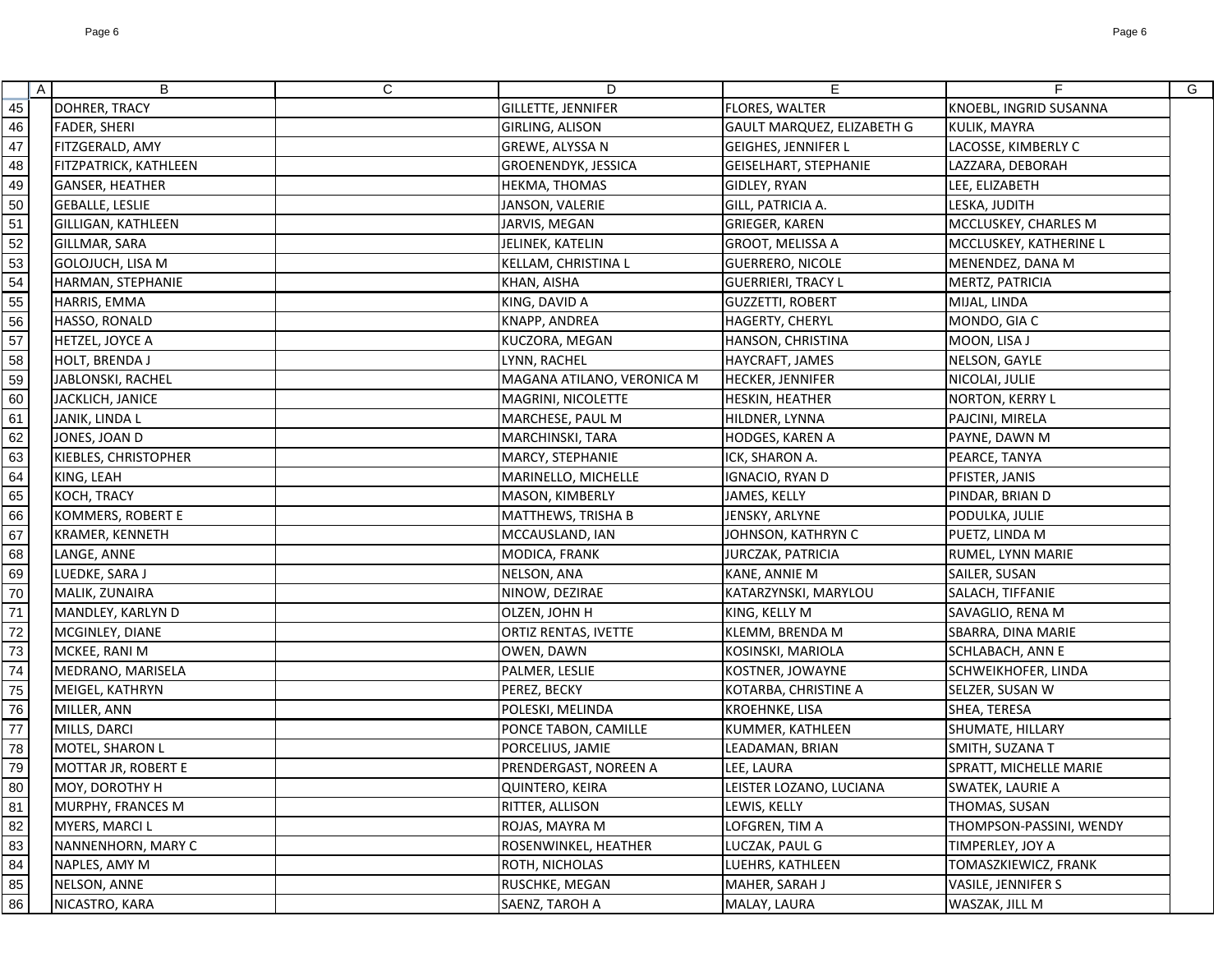| $\mathsf{A}$                       | B                              | $\mathsf C$ | D                        | E                       | F                | G |
|------------------------------------|--------------------------------|-------------|--------------------------|-------------------------|------------------|---|
| 87                                 | NILSSON, SARAH A               |             | SANDOZ, PENELOPE         | MARCHESCHI, NICOLE      | WELSH, MARY B    |   |
| $88\,$                             | NOENSIE, CARNEY                |             | SCHREMP, BRIAN T         | MASNY, MICHELLE         | WHEELER, KAYLA M |   |
| 89                                 | OWEN, LAURA                    |             | STEINHILBER, JULIE A.    | MCKEEVER, JENNIFER      | WITHAM, CHERYL L |   |
| $\frac{1}{90}$                     | PATE, HEATHER M.               |             | STIMAC, DANIELLE         | MEER, NANCY L           |                  |   |
|                                    | PAUER, MELISSA                 |             | THOMAS, KARI A           | MENDELL, AUTUMN R       |                  |   |
|                                    | PERRY, ANGELA F                |             | TORNE, JAIME             | MONEY, KIRSTEN          |                  |   |
| $\frac{91}{92}$<br>$\frac{93}{94}$ | PHILLIPS, LAURA S              |             | TRACEY, CAITLIN          | MONTES DE OCA, KARLA    |                  |   |
|                                    | REICHERT, ROBERT J             |             | TRAVERS, KRISTIN A       | MONTGOMERY, BARBARA J   |                  |   |
| $95\,$                             | REITMANN, KATHLEEN             |             | VAUGHAN REIMANN, JESSICA | MORALES, CARLY          |                  |   |
| $\frac{96}{97}$<br>$\frac{97}{98}$ | <b>RISLEY, KENDRA</b>          |             | WINKELMANN, DEREK        | NAKASHIMA, LAURA H      |                  |   |
|                                    | ROTTER, DONNA L                |             | WITTENBERG, HALEY        | NARDELLA, MICHELE       |                  |   |
|                                    | ROWE, JANE                     |             | ZABINSKI, MARY           | ODOM, JULIE T           |                  |   |
| 99                                 | SANEW, DANIELLE S              |             |                          | POWER, JENNIFER L       |                  |   |
| 100                                | SAVEL, DEBBIE                  |             |                          | ROBINSON, ANGELA M      |                  |   |
| 101                                | SAVELL, KIM L                  |             |                          | RODRIGUEZ, SARAH        |                  |   |
| 102                                | SCHIRO, DIANA                  |             |                          | SAFIEN, GRACE R         |                  |   |
| 103                                | <b>SCHMIDT, JENNIFER J</b>     |             |                          | SCHMUTZ, JULIE G        |                  |   |
| 104                                | <b>SCHMITZ, ERICA</b>          |             |                          | <b>SCHOENING, ROSE</b>  |                  |   |
| 105                                | <b>SCHOENLE, KRISTIN M</b>     |             |                          | SHABAKER, MICHELLE      |                  |   |
| 106                                | SCHOENLY, DONNA                |             |                          | SIECK, KYLE             |                  |   |
| 107                                | SCRIMA, PETER J.               |             |                          | SIWICKI, CHRISTINE M    |                  |   |
| 108                                | SEELINGER, DUSTIN              |             |                          | SKOGSBERG, MARILYN      |                  |   |
| 109                                | SEPSAKOS, STAVROULA            |             |                          | SLATER, STACY           |                  |   |
| 110                                | SNOW, JULIA M                  |             |                          | SOSTARICS, STEPHANIE L  |                  |   |
| 111                                | STRANZ, JOANNA                 |             |                          | SPAYTH, AMY J           |                  |   |
| 112                                | TRIEGER, GAIL                  |             |                          | <b>STEEN, SHANNON M</b> |                  |   |
| 113                                | VAZQUEZ, JENNIFER              |             |                          | <b>STOUT, STACEY L</b>  |                  |   |
| 114                                | <b>VOGELSANGER, COURTNEY L</b> |             |                          | SZAJKOVICS, SAMUEL C    |                  |   |
| 115                                | <b>VOSWINKEL, ABBY</b>         |             |                          | TANNENBAUM, ALEXANDRIA  |                  |   |
| 116                                | WANAT, TONYA                   |             |                          | TAYLOR, ALEXANDRA J     |                  |   |
| 117                                | <b>WASSER, JEANNE M</b>        |             |                          | TEICHMILLER, ANDREA     |                  |   |
| 118                                | WEBER, C. MINA                 |             |                          | TRIBLEY, SAMANTHA L     |                  |   |
| 119                                | WEIL, JENNIFER                 |             |                          | VAIL, KELLEY C          |                  |   |
|                                    | WINTERMUTE, RAQUEL M           |             |                          | VANDYKE, REBECCA        |                  |   |
| $\frac{120}{121}$                  | <b>WYRICK, JACKIE</b>          |             |                          | VANMAANEN, GRACE J      |                  |   |
|                                    |                                |             |                          | WAGNER, AMY C           |                  |   |
| 122<br>123<br>124<br>125<br>126    |                                |             |                          | WASSERMAN, DEBRA M      |                  |   |
|                                    |                                |             |                          | WEILAND, JANET L        |                  |   |
|                                    |                                |             |                          | WHITE, CECILIA          |                  |   |
|                                    |                                |             |                          | WIEMELER, STEVEN        |                  |   |
| $\frac{127}{128}$                  |                                |             |                          | WITTE, PRISCILLA        |                  |   |
|                                    |                                |             |                          | YERKES, LAURA           |                  |   |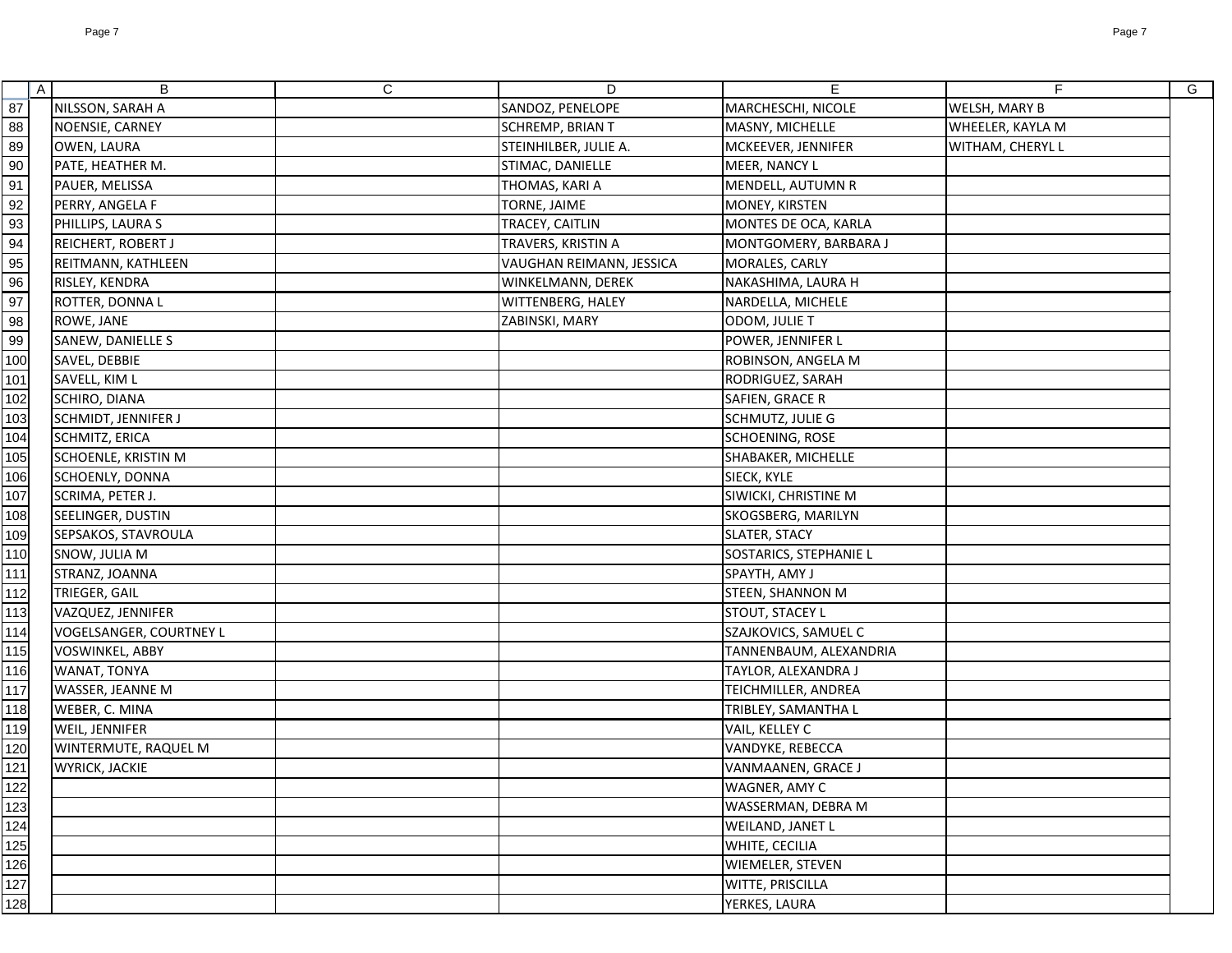|                   | $\mathsf{A}$ | B                                                   | $\mathsf{C}$                      | D                                 | E.                              | F. | G |
|-------------------|--------------|-----------------------------------------------------|-----------------------------------|-----------------------------------|---------------------------------|----|---|
| <u>129</u>        |              |                                                     |                                   |                                   | ZUKAUSKAS, JULIE ANNE           |    |   |
| 130               |              |                                                     |                                   |                                   |                                 |    |   |
| 131               |              |                                                     |                                   |                                   |                                 |    |   |
| 132               |              | <b>GROSS PAYMENT FOR NON-CERTIFICATED PERSONNEL</b> |                                   |                                   |                                 |    |   |
| 133<br>134        |              | Salary Range: Less Than \$25,000                    | Salary Range: \$25,000 - \$39,999 | Salary Range: \$40,000 - \$59,999 | Salary Range: \$60,000 and over |    |   |
| 135               |              | AIELLO, RYAN                                        | ADKINS, GERALDINE                 | <b>BEKTESHAJ, PELLUMB</b>         | <b>GUST, CAROLYN M</b>          |    |   |
| 136               |              | AKERS, ALICIA                                       | BHAMANI, ALYSHA                   | <b>CUCI, ALKET</b>                | HARBAUER, KENNETH F             |    |   |
| 137               |              | ALSWEDE, KELLY                                      | BOGA, LASHAWN                     | ENGLEHART, CYNTHIA D              | KOTOVSKY, KENNETH P             |    |   |
| 138               |              | ANDERSON, TAHNEE                                    | COBANI, VILSON                    | GEHRINGER, MARYLOU                | KREHBIEL, ERIKA                 |    |   |
| 139               |              | ANDREASIK, MICHON V                                 | COSTELLO, COLLEEN T               | HANSON, GAIL A                    | MINKUS, GAIL                    |    |   |
| 140               |              | ARRA, CYNTHIA C                                     | DAMO, VASILIKA                    | JASSO, DIANA PATRICIA             | MOGK, NANCY K                   |    |   |
| 141               |              | ARROYO, SILVIA                                      | DOUGLAS, DONNA                    | MACKOVIC, ILIJA                   | MONTGOMERY FATE, CAROL          |    |   |
| 142               |              | AUBLE, LINDA M                                      | FEASTER, DONNA                    | MACKOWIAK, DENISE M               | NG, JENNIFER N                  |    |   |
| 143               |              | <b>AUBREY, MARY ANN</b>                             | FINNERTY, THERESIA A              | MAXON, KATHLEEN E                 | SCARMARDO, DAVID M              |    |   |
| 144               |              | AVALOS, IMELDA M                                    | HOKENSON, KATHLEEN                | MCGAVOCK, DEBORAH R               | VIDELKA, JAMES S                |    |   |
| 145               |              | <b>BACKART, LISA</b>                                | JOHNSON, CINDY                    | MYSLLINJ, XHENTIL                 | WALLACE, ALYSIA                 |    |   |
| 146               |              | <b>BAHOLLI, FATOS</b>                               | JORGJI, KRISTAQ                   | NGJELO, EDMOND                    | WOOD, MICHAEL E                 |    |   |
| 147               |              | <b>BAHOLLI, JULIA</b>                               | KOLA, HALIM                       | PARRISH, MARILYN W                |                                 |    |   |
| 148               |              | <b>BALLENGER, CHRISTINE J</b>                       | KOLCE, VASILLAQ                   | PERIHANA, ADRIATIK                |                                 |    |   |
| 149               |              | <b>BEDROSSIAN, FAITH</b>                            | LOCI, ARBEN                       | PETERS, MICHAEL R                 |                                 |    |   |
| 150               |              | <b>BEHRENDT, KARIN T</b>                            | MAYER, SARAH                      | QIRKO, KOSTA                      |                                 |    |   |
| 151               |              | <b>BENIGNO, ANTONINA</b>                            | MULLENAX, KAREN M                 | SCHAEFER, CHERYL                  |                                 |    |   |
| 152               |              | <b>BLEWETT, KATHERINE A</b>                         | OLSON, LEAH                       | THIESE, BRIAN                     |                                 |    |   |
| 153               |              | <b>BOLLMAN, DANIELLE</b>                            | ROWLAND, PATRICIA A               |                                   |                                 |    |   |
| 154               |              | <b>BOSE, LAUREN</b>                                 | SABALASKEY, AMY L                 |                                   |                                 |    |   |
| 155               |              | <b>BOURKE, JAMES P</b>                              | SAROLLI, PIRO                     |                                   |                                 |    |   |
| 156               |              | <b>BRAY, DEBORAH A</b>                              | SEIFERT, RACHEL                   |                                   |                                 |    |   |
| 157               |              | <b>BROOKS, LISA</b>                                 | STAROVAS, GEORGIOS                |                                   |                                 |    |   |
| 158               |              | <b>BROWN, CATHERINE</b>                             | STROPES, HOLLY C                  |                                   |                                 |    |   |
| 159               |              | <b>BROWN, DON</b>                                   | TELLEZ, JAVIER                    |                                   |                                 |    |   |
| 160               |              | <b>BRUESCH, JANET B</b>                             | TEREZI, PETRAQ                    |                                   |                                 |    |   |
|                   |              | <b>BUCUR, VIOLETA</b>                               | TINSLEY, JODY                     |                                   |                                 |    |   |
| $\frac{161}{162}$ |              | CAMPBELL, DEBORAH A                                 | <b>WADE, PRECIOUS</b>             |                                   |                                 |    |   |
| 163               |              | CARAPELLA, JACQUELINE-JEAN                          | <b>WALGREN, MAUREEN</b>           |                                   |                                 |    |   |
| 164               |              | CAREY, JOYCE C                                      | YARBROUGH, TONY R                 |                                   |                                 |    |   |
| 165               |              | <b>CARLSON, BROOKE</b>                              | ZAGORCANI, ARTUR                  |                                   |                                 |    |   |
| 166               |              | CASAS, JANICE                                       |                                   |                                   |                                 |    |   |
| $\overline{167}$  |              | CHIBUCOS, JENNIFER                                  |                                   |                                   |                                 |    |   |
| 168               |              | <b>CLOUSER, WENDALI</b>                             |                                   |                                   |                                 |    |   |
| 169               |              | CORONA, ESTHER                                      |                                   |                                   |                                 |    |   |
| 170               |              | DEEGAN, PATRICIA T                                  |                                   |                                   |                                 |    |   |
| 171               |              | <b>DELAHANTY, MARIE D</b>                           |                                   |                                   |                                 |    |   |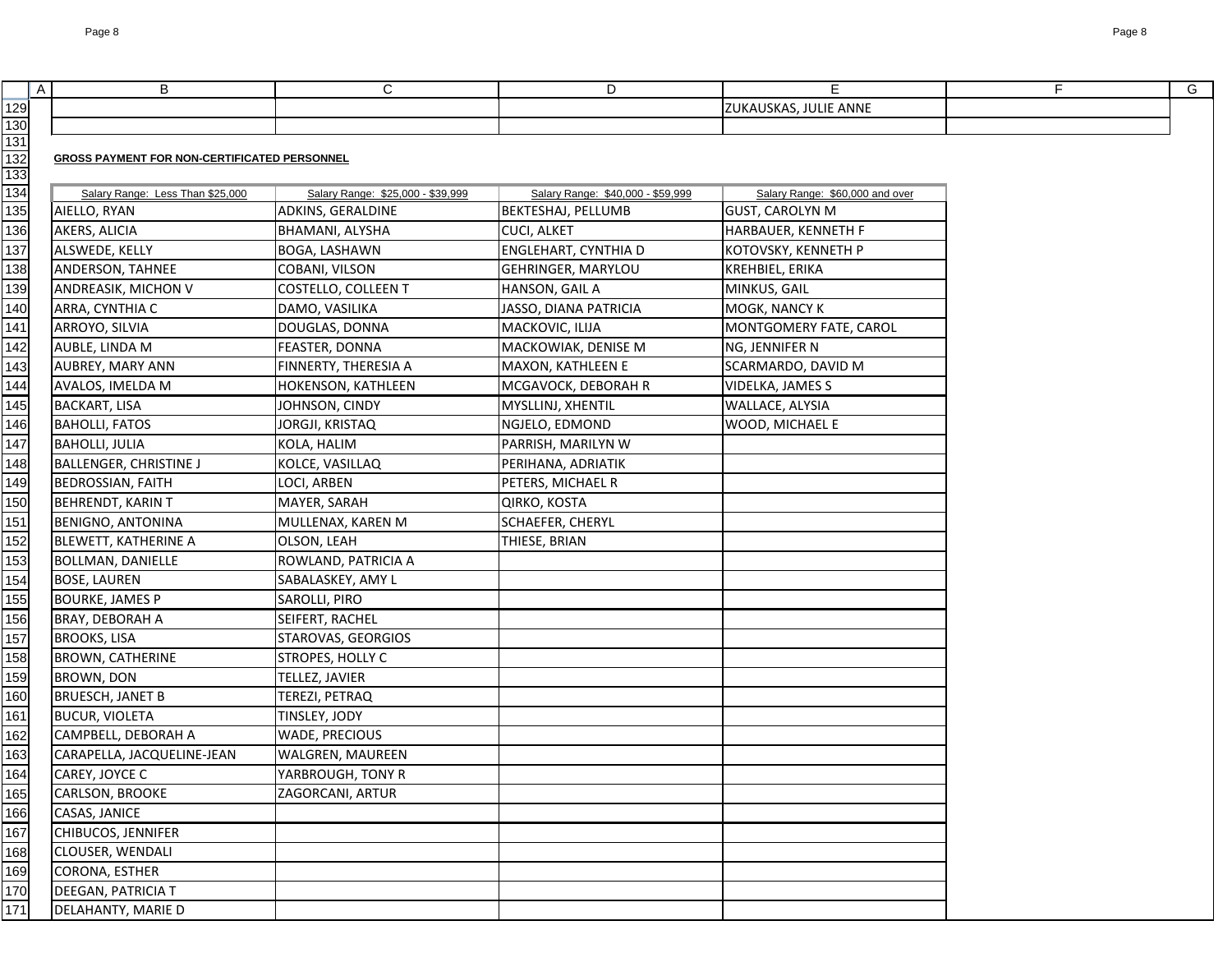| A                                                     | $\mathsf B$                 | $\mathsf{C}$ | D | $\mathsf E$ | $\overline{F}$ | $\overline{G}$ |
|-------------------------------------------------------|-----------------------------|--------------|---|-------------|----------------|----------------|
| 172                                                   | <b>DELI, GJERGJI</b>        |              |   |             |                |                |
|                                                       | <b>DEVINE, ROBERT</b>       |              |   |             |                |                |
|                                                       | DIEBOLD, MARY L             |              |   |             |                |                |
| 173<br>174<br>175<br>176<br>177                       | DINGILLO, ARLENE            |              |   |             |                |                |
|                                                       | DONOVAN, JENNIFER M         |              |   |             |                |                |
|                                                       | DORADO, ANGELLI             |              |   |             |                |                |
|                                                       | DOWELL, MOIRA               |              |   |             |                |                |
|                                                       | DWYER, SUZANNE L.           |              |   |             |                |                |
| 178<br>179<br>180<br>181<br>182                       | DYMIT, KAREN M              |              |   |             |                |                |
|                                                       | ESCOBAR HERNANDEZ, GABRIELA |              |   |             |                |                |
|                                                       | FABER, MARIA A.             |              |   |             |                |                |
|                                                       | FARRELL MORONI, ERIN        |              |   |             |                |                |
|                                                       | FEHR REPPE, NANCY           |              |   |             |                |                |
|                                                       | FLORES, HILDA               |              |   |             |                |                |
|                                                       | <b>FORSS, ROBERT</b>        |              |   |             |                |                |
| 183<br>184<br>185<br>186<br>187                       | FREDRIKSON, PAULA J         |              |   |             |                |                |
|                                                       | FROULA, GLORIA J.           |              |   |             |                |                |
| 188<br>189<br>190<br>191                              | FRUIT, LEE                  |              |   |             |                |                |
|                                                       | <b>FULLERTON, JULIE A</b>   |              |   |             |                |                |
|                                                       | <b>GALE, AARON W</b>        |              |   |             |                |                |
|                                                       | GALLARDO, GABRIELA          |              |   |             |                |                |
|                                                       | <b>GERLACH, CATHERINE</b>   |              |   |             |                |                |
|                                                       | <b>GESTAUT, ALEXIS</b>      |              |   |             |                |                |
|                                                       | <b>GILL, REBECCA</b>        |              |   |             |                |                |
| $\frac{192}{193}$ $\frac{193}{195}$ $\frac{195}{196}$ | GIOVANINE, SANDRA A         |              |   |             |                |                |
|                                                       | <b>GODIL, NASREEN</b>       |              |   |             |                |                |
|                                                       | <b>GOWANS, CARRIE J</b>     |              |   |             |                |                |
|                                                       | GRANDSARD, AMY R            |              |   |             |                |                |
|                                                       | GRANIAS, JOSEPH             |              |   |             |                |                |
|                                                       | <b>GREIFENKAMP, D CAROL</b> |              |   |             |                |                |
|                                                       | <b>GREVER, SHERYL</b>       |              |   |             |                |                |
|                                                       | <b>GRIBBLE, MARY E</b>      |              |   |             |                |                |
|                                                       | GRIMM, TAMMY M              |              |   |             |                |                |
|                                                       | GRIMM, TIFFANY M            |              |   |             |                |                |
|                                                       | <b>GRONWICK, PATRICE</b>    |              |   |             |                |                |
|                                                       | HAIDAR, WAAD                |              |   |             |                |                |
|                                                       | HALDEN, KARA                |              |   |             |                |                |
|                                                       | HAMMER, MARCIA              |              |   |             |                |                |
|                                                       | HANSEN, BONNIE L            |              |   |             |                |                |
|                                                       | HANSON, SANDRA              |              |   |             |                |                |
|                                                       | HARTE NAUS, PATRICIA        |              |   |             |                |                |
|                                                       | HAYWARD, LINDA              |              |   |             |                |                |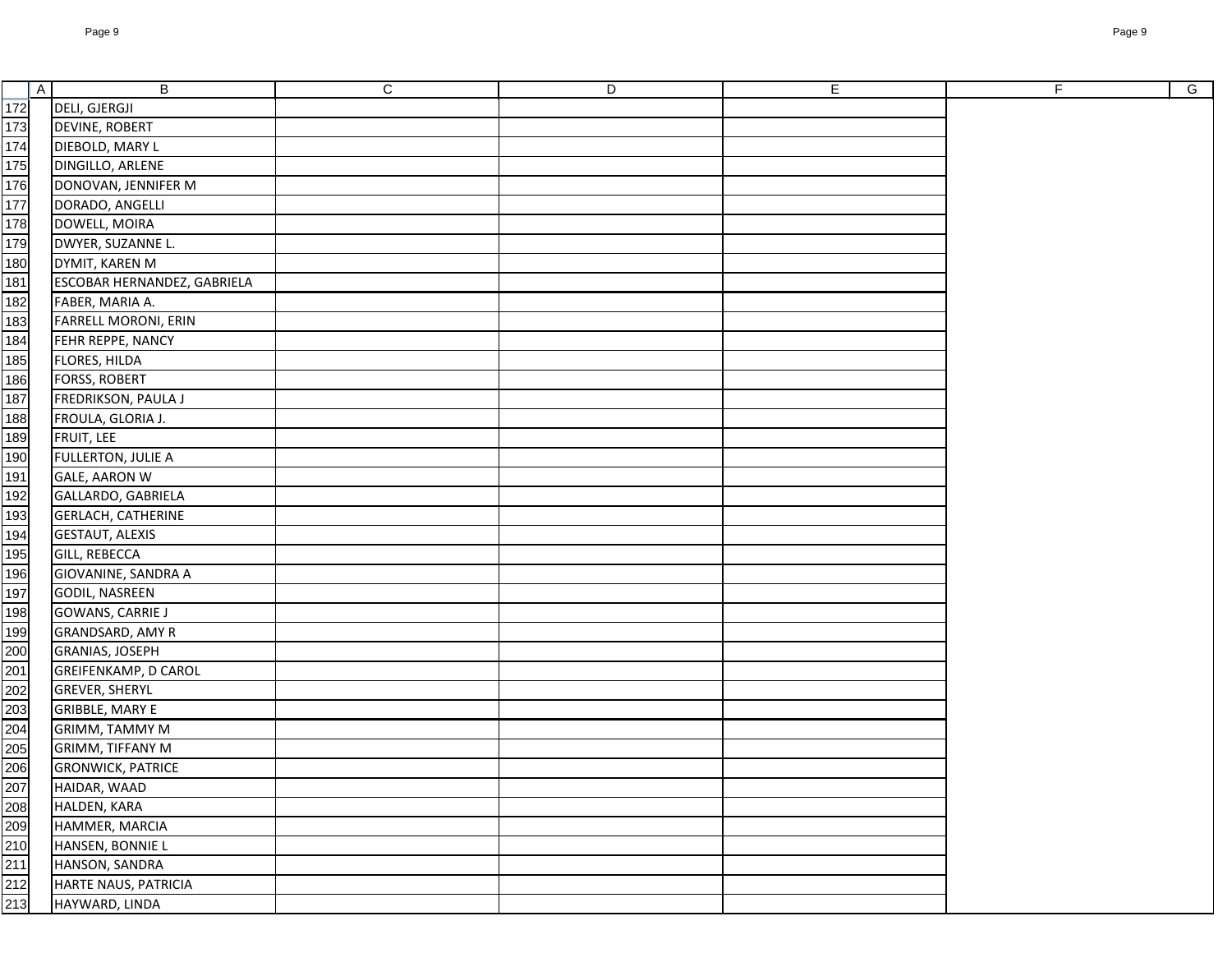|                  | $\boldsymbol{\mathsf{A}}$ | $\mathsf B$                | ${\bf C}$ | $\overline{D}$ | $\overline{E}$ |
|------------------|---------------------------|----------------------------|-----------|----------------|----------------|
| 214              |                           | HEAD, MARILYN              |           |                |                |
| 215              |                           | HELLER, JUDY L             |           |                |                |
| 216              |                           | HELMS, ERIN                |           |                |                |
| 217              |                           | HERBST, MELISSA M          |           |                |                |
| 218              |                           | HERNANDEZ, CLAUDIA         |           |                |                |
| 219              |                           | HIBBARD, SANDRA D          |           |                |                |
| 220              |                           | HIBBLER, CHRISTINE         |           |                |                |
| $221$            |                           | HILLENBRAND, KAREN         |           |                |                |
| 222              |                           | HOH, ANGELA                |           |                |                |
| 223              |                           | HONIG, SHERYL              |           |                |                |
| 224              |                           | HOSTER, TARA               |           |                |                |
| 225              |                           | <b>HOUGHTALING, YVONNE</b> |           |                |                |
| 226              |                           | HUSSAINI, SAMEERA          |           |                |                |
| $\overline{227}$ |                           | JABLONSKI, JUSTYNA         |           |                |                |
| 228              |                           | JILEK, CYNTHIA             |           |                |                |
| 229              |                           | JOHNSON, MATTHEW V         |           |                |                |
| 230              |                           | JOSEPH, BENNETT A.         |           |                |                |
| 231              |                           | JOSHI, DHANANJAY           |           |                |                |
|                  |                           | KALEBIC, DEBORAH           |           |                |                |
| 232<br>233       |                           | KARUM, SUSAN L             |           |                |                |
| 234              |                           | KAZUNAS, KATHLEEN          |           |                |                |
| 235              |                           | <b>KEATE, MAUREEN</b>      |           |                |                |
| 236              |                           | KELLER, KATHRYN S          |           |                |                |
| 237              |                           | KHAN, YASMIN               |           |                |                |
| 238              |                           | KISSANE, JENNIFER          |           |                |                |
| 239              |                           | KLINGELE, ANNAMARIA        |           |                |                |
| 240              |                           | KLOET, SHEILA              |           |                |                |
| 241              |                           | KORBAL, ASHLEY             |           |                |                |
| 242              |                           | KREITZER, RUSSELL M        |           |                |                |
| 243              |                           | LAIRD, KIMBERLY            |           |                |                |
| 244              |                           | LANDON, RACHAEL            |           |                |                |
| 245              |                           | LAWLER, ANITA              |           |                |                |
| 246              |                           | LEMM, RONALD W.            |           |                |                |
| 247              |                           | LETTENBERGER, ANUPUNA      |           |                |                |
| 248              |                           | LINDSTROM, ANDREW          |           |                |                |
| 249              |                           | LINDSTROM, JENNIFER        |           |                |                |
| 250              |                           | LOFGREN, TOM W             |           |                |                |
|                  |                           | LOWY, DONNA                |           |                |                |
| 251<br>252       |                           | MACINNES, SALLY            |           |                |                |
|                  |                           | MANTSCH, MELODY L          |           |                |                |
| 253<br>254       |                           | MARCHESI, JUDITH ANN       |           |                |                |
| 255              |                           | MARCHETTI, STEPHANIE M     |           |                |                |
|                  |                           |                            |           |                |                |

G

 $F$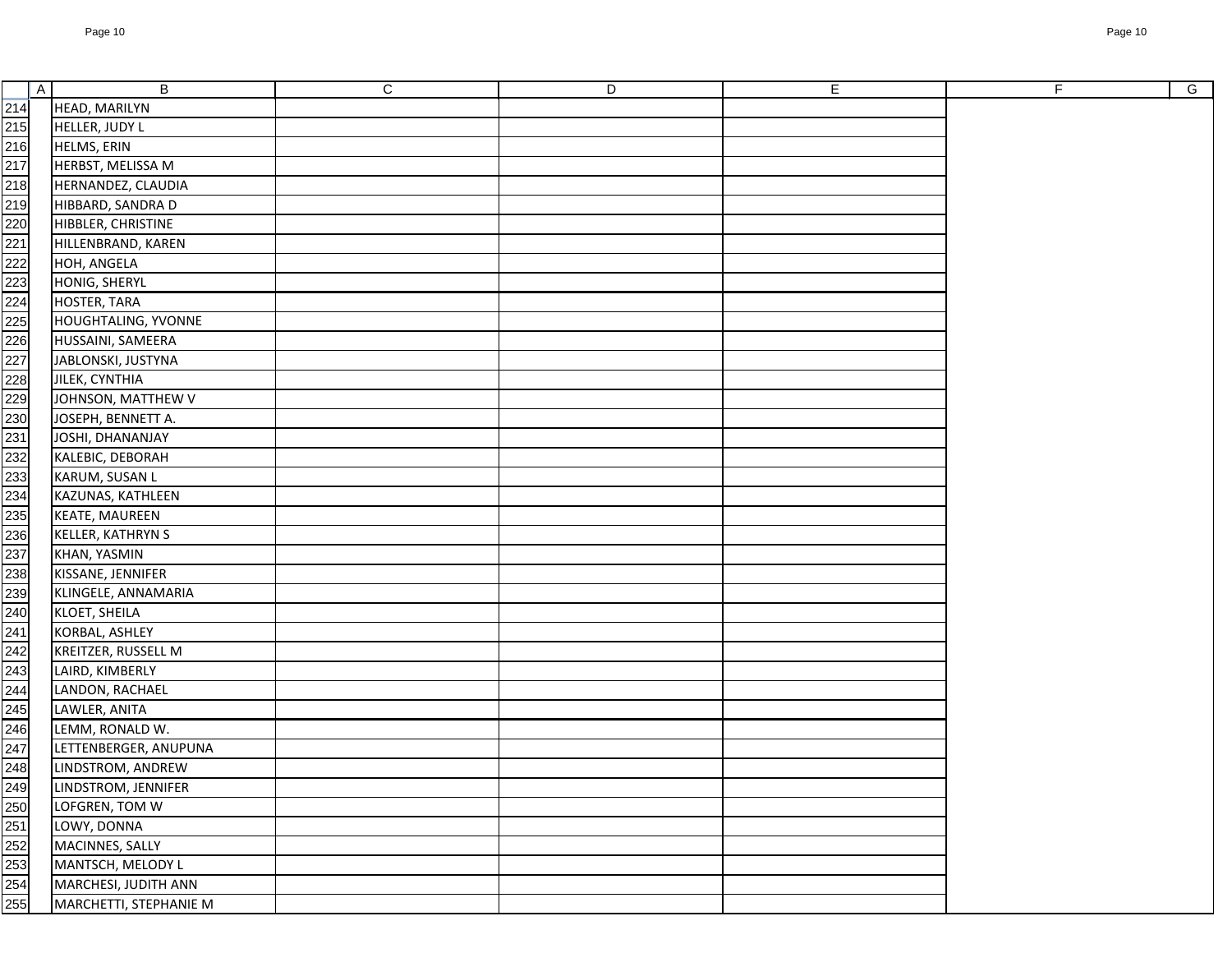|                                                                                                                                                                                                                                | A | B                          | $\mathsf{C}$ | D | E | F | $\overline{G}$ |
|--------------------------------------------------------------------------------------------------------------------------------------------------------------------------------------------------------------------------------|---|----------------------------|--------------|---|---|---|----------------|
|                                                                                                                                                                                                                                |   | MARGETTS, JUANITA A        |              |   |   |   |                |
|                                                                                                                                                                                                                                |   | MCBRIDE, BECKY             |              |   |   |   |                |
|                                                                                                                                                                                                                                |   | MCDONOUGH, MAEVE           |              |   |   |   |                |
|                                                                                                                                                                                                                                |   | MEERS, MARY                |              |   |   |   |                |
|                                                                                                                                                                                                                                |   | MEIER, ROSA                |              |   |   |   |                |
|                                                                                                                                                                                                                                |   | MENDEZ, ROCIO              |              |   |   |   |                |
|                                                                                                                                                                                                                                |   | METZ, JANELLE              |              |   |   |   |                |
|                                                                                                                                                                                                                                |   | MIHALOPOULOS, STACEY T.    |              |   |   |   |                |
|                                                                                                                                                                                                                                |   | MIKA, THOMAS               |              |   |   |   |                |
|                                                                                                                                                                                                                                |   | MILIANTI, JENNIFER         |              |   |   |   |                |
|                                                                                                                                                                                                                                |   | MITCHELL, SAMANTHA         |              |   |   |   |                |
|                                                                                                                                                                                                                                |   | MONAHAN, CHRISTINE G       |              |   |   |   |                |
|                                                                                                                                                                                                                                |   | MORRIS, JANET              |              |   |   |   |                |
|                                                                                                                                                                                                                                |   | MORROW, KAMI               |              |   |   |   |                |
|                                                                                                                                                                                                                                |   | MOSHER, KAREN              |              |   |   |   |                |
|                                                                                                                                                                                                                                |   | MOTEL, DANIEL              |              |   |   |   |                |
|                                                                                                                                                                                                                                |   | MURRAY, GAY L              |              |   |   |   |                |
|                                                                                                                                                                                                                                |   | MUSTO, SANDRA              |              |   |   |   |                |
|                                                                                                                                                                                                                                |   | NEWMAN, ERIKA              |              |   |   |   |                |
|                                                                                                                                                                                                                                |   | NICHOLS, TRAVIS            |              |   |   |   |                |
|                                                                                                                                                                                                                                |   | NIELSEN, JAMIE M           |              |   |   |   |                |
|                                                                                                                                                                                                                                |   | OBERST, DEBORAH            |              |   |   |   |                |
|                                                                                                                                                                                                                                |   | OLIVER, PEG                |              |   |   |   |                |
|                                                                                                                                                                                                                                |   | <b>OOMENS, ELIZABETH A</b> |              |   |   |   |                |
|                                                                                                                                                                                                                                |   | PASHO, AGRON               |              |   |   |   |                |
|                                                                                                                                                                                                                                |   | PAULIN, BRANDY             |              |   |   |   |                |
|                                                                                                                                                                                                                                |   | PETERSEN, MAUREEN M.       |              |   |   |   |                |
|                                                                                                                                                                                                                                |   | PETERSON, RICHARD          |              |   |   |   |                |
|                                                                                                                                                                                                                                |   | POPE, KAREN A              |              |   |   |   |                |
|                                                                                                                                                                                                                                |   | PRENTICE, KAREN            |              |   |   |   |                |
|                                                                                                                                                                                                                                |   | PRISKE, LINDA              |              |   |   |   |                |
|                                                                                                                                                                                                                                |   | PROSKA, DEBRA              |              |   |   |   |                |
|                                                                                                                                                                                                                                |   | QUINONES, DIOMARA          |              |   |   |   |                |
|                                                                                                                                                                                                                                |   | RAUCH, SUSAN E             |              |   |   |   |                |
|                                                                                                                                                                                                                                |   | REIFEL, ELLEN              |              |   |   |   |                |
|                                                                                                                                                                                                                                |   | REYES, ASHLY R             |              |   |   |   |                |
|                                                                                                                                                                                                                                |   | RICCA, CHRISTOPHER         |              |   |   |   |                |
|                                                                                                                                                                                                                                |   | RIO, CLAUDIA J             |              |   |   |   |                |
|                                                                                                                                                                                                                                |   | ROBERTS, ANDREA S          |              |   |   |   |                |
|                                                                                                                                                                                                                                |   | ROBERTS, WILLIAM           |              |   |   |   |                |
| 250 250 260 261 262 263 264 265 262 272 273 274 275 282 283 284 285 287 288 289 291 292 293 294 295 292 293 292 293 292 293 292 293 292 293 292 293 292 293 292 293 292 293 292 293 292 293 292 293 292 293 292 293 292 293 29 |   | ROGERS, MARTIN             |              |   |   |   |                |
|                                                                                                                                                                                                                                |   | ROONEY, DANIEL A.          |              |   |   |   |                |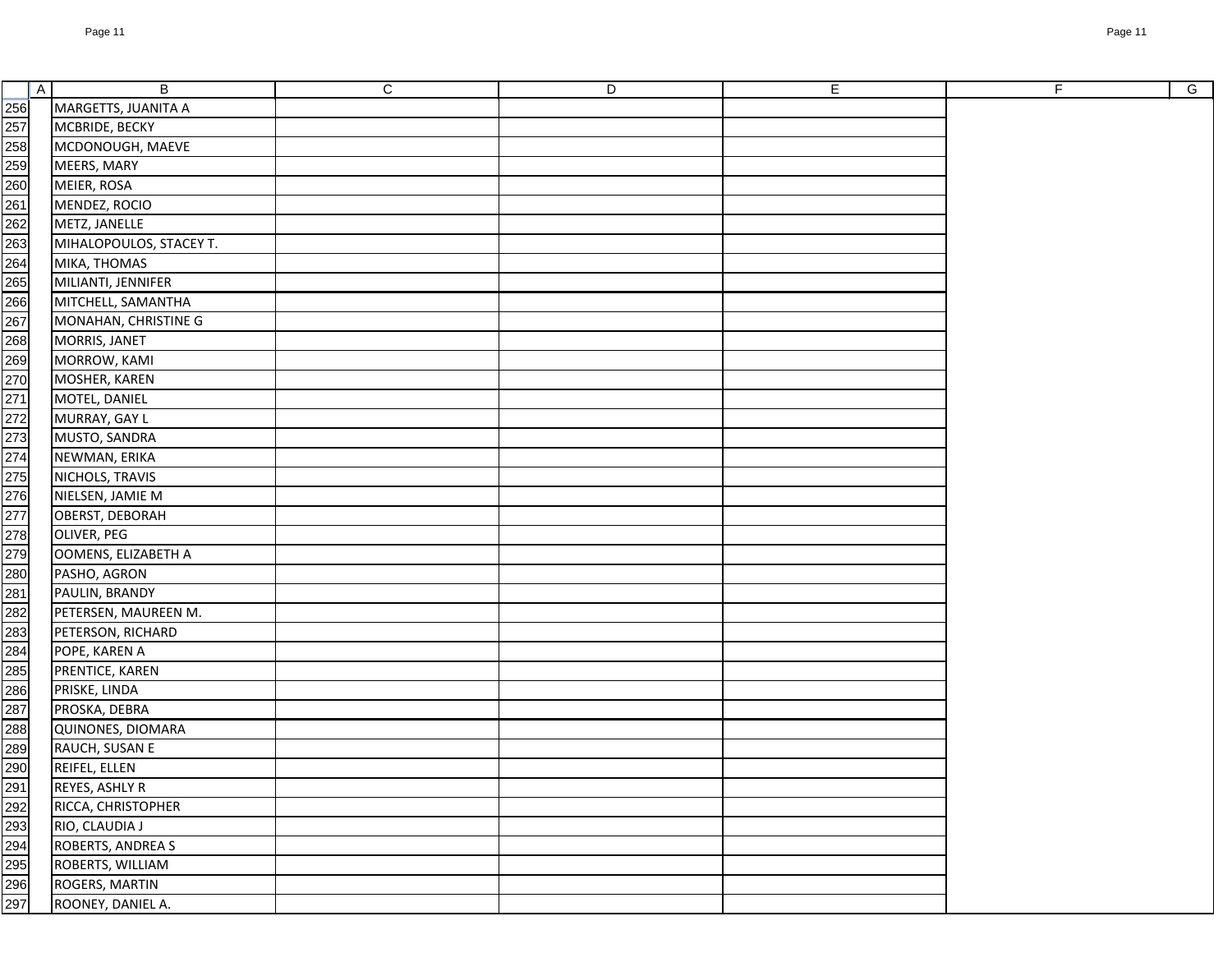| 298<br>299<br>300<br>ROSENWINKEL, LESLIE<br>ROTELA, ALEX<br><b>RUSK, LAUREN</b><br>301<br>RUTKOWSKI, BETH<br>302<br>RYAN, DEBORAH<br>$\frac{303}{2}$<br>SANDERS, LAURIE<br>304<br>305<br>306<br>SCHIEK, LYNN M<br>SCHILLINGER, WILLIAM F<br>SECREST, AMY<br>307<br>SEIDLER, SHANNON<br>$\frac{1}{308}$<br>SHAKIL, FARKHANDA<br>309<br>SHARIF, FARHEEN<br>310<br>SLEPICKA, CHRISTOPHER<br>311<br>SPANDIARY, LILLIAN<br>$\frac{312}{313}$<br>SPINNATO, CLAUDIA<br>STALLONE, LANA<br>$\frac{314}{2}$<br>STOMBERSKI, SANDY<br>315<br>STONE, DARLENE<br>316<br>STREET, LAVERNE<br>$\frac{317}{2}$<br><b>SWIRSKY, RACHEL</b><br>318<br>TRIFONE, MARIANNE<br>319<br>UNGER, CATHY<br>320<br>URICK, LORI<br>321<br>VANDEN HEUVEL, SCOTT<br>$\frac{322}{2}$<br>VANEK, KATHERINE<br>323<br>324<br>VELASQUEZ, LOIDA<br><b>VESELIK, THAIS</b><br>325<br>326<br>327<br>VICHIO, MARIA<br><b>WALLACE, KRISTY</b><br><b>WALTON, CHRISTOPHER</b><br>328<br>329<br><b>WASTI, FARZANA S</b><br><b>WEBER, PAULINE</b><br>WELCH, JUDY D<br><b>WETTOUR, DEBORAH A</b><br>WIDERSKI, JODI<br><b>WILLIAMS, CHRISTINE E.</b><br><b>WILSON, CHERYL A</b><br><b>WINTERS, DANIELLE</b><br>WITEK, PATRICIA<br><b>WITTENBERG, WAYNE R</b><br><b>WOLTMAN, JEANINE L</b><br>YANGAS, MARY | A | B | C | D | E. | F. |
|--------------------------------------------------------------------------------------------------------------------------------------------------------------------------------------------------------------------------------------------------------------------------------------------------------------------------------------------------------------------------------------------------------------------------------------------------------------------------------------------------------------------------------------------------------------------------------------------------------------------------------------------------------------------------------------------------------------------------------------------------------------------------------------------------------------------------------------------------------------------------------------------------------------------------------------------------------------------------------------------------------------------------------------------------------------------------------------------------------------------------------------------------------------------------------------------------------------------------------------------------------|---|---|---|---|----|----|
|                                                                                                                                                                                                                                                                                                                                                                                                                                                                                                                                                                                                                                                                                                                                                                                                                                                                                                                                                                                                                                                                                                                                                                                                                                                        |   |   |   |   |    |    |
|                                                                                                                                                                                                                                                                                                                                                                                                                                                                                                                                                                                                                                                                                                                                                                                                                                                                                                                                                                                                                                                                                                                                                                                                                                                        |   |   |   |   |    |    |
|                                                                                                                                                                                                                                                                                                                                                                                                                                                                                                                                                                                                                                                                                                                                                                                                                                                                                                                                                                                                                                                                                                                                                                                                                                                        |   |   |   |   |    |    |
|                                                                                                                                                                                                                                                                                                                                                                                                                                                                                                                                                                                                                                                                                                                                                                                                                                                                                                                                                                                                                                                                                                                                                                                                                                                        |   |   |   |   |    |    |
|                                                                                                                                                                                                                                                                                                                                                                                                                                                                                                                                                                                                                                                                                                                                                                                                                                                                                                                                                                                                                                                                                                                                                                                                                                                        |   |   |   |   |    |    |
|                                                                                                                                                                                                                                                                                                                                                                                                                                                                                                                                                                                                                                                                                                                                                                                                                                                                                                                                                                                                                                                                                                                                                                                                                                                        |   |   |   |   |    |    |
|                                                                                                                                                                                                                                                                                                                                                                                                                                                                                                                                                                                                                                                                                                                                                                                                                                                                                                                                                                                                                                                                                                                                                                                                                                                        |   |   |   |   |    |    |
|                                                                                                                                                                                                                                                                                                                                                                                                                                                                                                                                                                                                                                                                                                                                                                                                                                                                                                                                                                                                                                                                                                                                                                                                                                                        |   |   |   |   |    |    |
|                                                                                                                                                                                                                                                                                                                                                                                                                                                                                                                                                                                                                                                                                                                                                                                                                                                                                                                                                                                                                                                                                                                                                                                                                                                        |   |   |   |   |    |    |
|                                                                                                                                                                                                                                                                                                                                                                                                                                                                                                                                                                                                                                                                                                                                                                                                                                                                                                                                                                                                                                                                                                                                                                                                                                                        |   |   |   |   |    |    |
|                                                                                                                                                                                                                                                                                                                                                                                                                                                                                                                                                                                                                                                                                                                                                                                                                                                                                                                                                                                                                                                                                                                                                                                                                                                        |   |   |   |   |    |    |
|                                                                                                                                                                                                                                                                                                                                                                                                                                                                                                                                                                                                                                                                                                                                                                                                                                                                                                                                                                                                                                                                                                                                                                                                                                                        |   |   |   |   |    |    |
|                                                                                                                                                                                                                                                                                                                                                                                                                                                                                                                                                                                                                                                                                                                                                                                                                                                                                                                                                                                                                                                                                                                                                                                                                                                        |   |   |   |   |    |    |
|                                                                                                                                                                                                                                                                                                                                                                                                                                                                                                                                                                                                                                                                                                                                                                                                                                                                                                                                                                                                                                                                                                                                                                                                                                                        |   |   |   |   |    |    |
|                                                                                                                                                                                                                                                                                                                                                                                                                                                                                                                                                                                                                                                                                                                                                                                                                                                                                                                                                                                                                                                                                                                                                                                                                                                        |   |   |   |   |    |    |
|                                                                                                                                                                                                                                                                                                                                                                                                                                                                                                                                                                                                                                                                                                                                                                                                                                                                                                                                                                                                                                                                                                                                                                                                                                                        |   |   |   |   |    |    |
|                                                                                                                                                                                                                                                                                                                                                                                                                                                                                                                                                                                                                                                                                                                                                                                                                                                                                                                                                                                                                                                                                                                                                                                                                                                        |   |   |   |   |    |    |
|                                                                                                                                                                                                                                                                                                                                                                                                                                                                                                                                                                                                                                                                                                                                                                                                                                                                                                                                                                                                                                                                                                                                                                                                                                                        |   |   |   |   |    |    |
|                                                                                                                                                                                                                                                                                                                                                                                                                                                                                                                                                                                                                                                                                                                                                                                                                                                                                                                                                                                                                                                                                                                                                                                                                                                        |   |   |   |   |    |    |
|                                                                                                                                                                                                                                                                                                                                                                                                                                                                                                                                                                                                                                                                                                                                                                                                                                                                                                                                                                                                                                                                                                                                                                                                                                                        |   |   |   |   |    |    |
|                                                                                                                                                                                                                                                                                                                                                                                                                                                                                                                                                                                                                                                                                                                                                                                                                                                                                                                                                                                                                                                                                                                                                                                                                                                        |   |   |   |   |    |    |
|                                                                                                                                                                                                                                                                                                                                                                                                                                                                                                                                                                                                                                                                                                                                                                                                                                                                                                                                                                                                                                                                                                                                                                                                                                                        |   |   |   |   |    |    |
|                                                                                                                                                                                                                                                                                                                                                                                                                                                                                                                                                                                                                                                                                                                                                                                                                                                                                                                                                                                                                                                                                                                                                                                                                                                        |   |   |   |   |    |    |
|                                                                                                                                                                                                                                                                                                                                                                                                                                                                                                                                                                                                                                                                                                                                                                                                                                                                                                                                                                                                                                                                                                                                                                                                                                                        |   |   |   |   |    |    |
|                                                                                                                                                                                                                                                                                                                                                                                                                                                                                                                                                                                                                                                                                                                                                                                                                                                                                                                                                                                                                                                                                                                                                                                                                                                        |   |   |   |   |    |    |
|                                                                                                                                                                                                                                                                                                                                                                                                                                                                                                                                                                                                                                                                                                                                                                                                                                                                                                                                                                                                                                                                                                                                                                                                                                                        |   |   |   |   |    |    |
|                                                                                                                                                                                                                                                                                                                                                                                                                                                                                                                                                                                                                                                                                                                                                                                                                                                                                                                                                                                                                                                                                                                                                                                                                                                        |   |   |   |   |    |    |
|                                                                                                                                                                                                                                                                                                                                                                                                                                                                                                                                                                                                                                                                                                                                                                                                                                                                                                                                                                                                                                                                                                                                                                                                                                                        |   |   |   |   |    |    |
|                                                                                                                                                                                                                                                                                                                                                                                                                                                                                                                                                                                                                                                                                                                                                                                                                                                                                                                                                                                                                                                                                                                                                                                                                                                        |   |   |   |   |    |    |
|                                                                                                                                                                                                                                                                                                                                                                                                                                                                                                                                                                                                                                                                                                                                                                                                                                                                                                                                                                                                                                                                                                                                                                                                                                                        |   |   |   |   |    |    |
|                                                                                                                                                                                                                                                                                                                                                                                                                                                                                                                                                                                                                                                                                                                                                                                                                                                                                                                                                                                                                                                                                                                                                                                                                                                        |   |   |   |   |    |    |
|                                                                                                                                                                                                                                                                                                                                                                                                                                                                                                                                                                                                                                                                                                                                                                                                                                                                                                                                                                                                                                                                                                                                                                                                                                                        |   |   |   |   |    |    |
|                                                                                                                                                                                                                                                                                                                                                                                                                                                                                                                                                                                                                                                                                                                                                                                                                                                                                                                                                                                                                                                                                                                                                                                                                                                        |   |   |   |   |    |    |
|                                                                                                                                                                                                                                                                                                                                                                                                                                                                                                                                                                                                                                                                                                                                                                                                                                                                                                                                                                                                                                                                                                                                                                                                                                                        |   |   |   |   |    |    |
|                                                                                                                                                                                                                                                                                                                                                                                                                                                                                                                                                                                                                                                                                                                                                                                                                                                                                                                                                                                                                                                                                                                                                                                                                                                        |   |   |   |   |    |    |
|                                                                                                                                                                                                                                                                                                                                                                                                                                                                                                                                                                                                                                                                                                                                                                                                                                                                                                                                                                                                                                                                                                                                                                                                                                                        |   |   |   |   |    |    |
|                                                                                                                                                                                                                                                                                                                                                                                                                                                                                                                                                                                                                                                                                                                                                                                                                                                                                                                                                                                                                                                                                                                                                                                                                                                        |   |   |   |   |    |    |
|                                                                                                                                                                                                                                                                                                                                                                                                                                                                                                                                                                                                                                                                                                                                                                                                                                                                                                                                                                                                                                                                                                                                                                                                                                                        |   |   |   |   |    |    |
|                                                                                                                                                                                                                                                                                                                                                                                                                                                                                                                                                                                                                                                                                                                                                                                                                                                                                                                                                                                                                                                                                                                                                                                                                                                        |   |   |   |   |    |    |
|                                                                                                                                                                                                                                                                                                                                                                                                                                                                                                                                                                                                                                                                                                                                                                                                                                                                                                                                                                                                                                                                                                                                                                                                                                                        |   |   |   |   |    |    |
|                                                                                                                                                                                                                                                                                                                                                                                                                                                                                                                                                                                                                                                                                                                                                                                                                                                                                                                                                                                                                                                                                                                                                                                                                                                        |   |   |   |   |    |    |
|                                                                                                                                                                                                                                                                                                                                                                                                                                                                                                                                                                                                                                                                                                                                                                                                                                                                                                                                                                                                                                                                                                                                                                                                                                                        |   |   |   |   |    |    |

G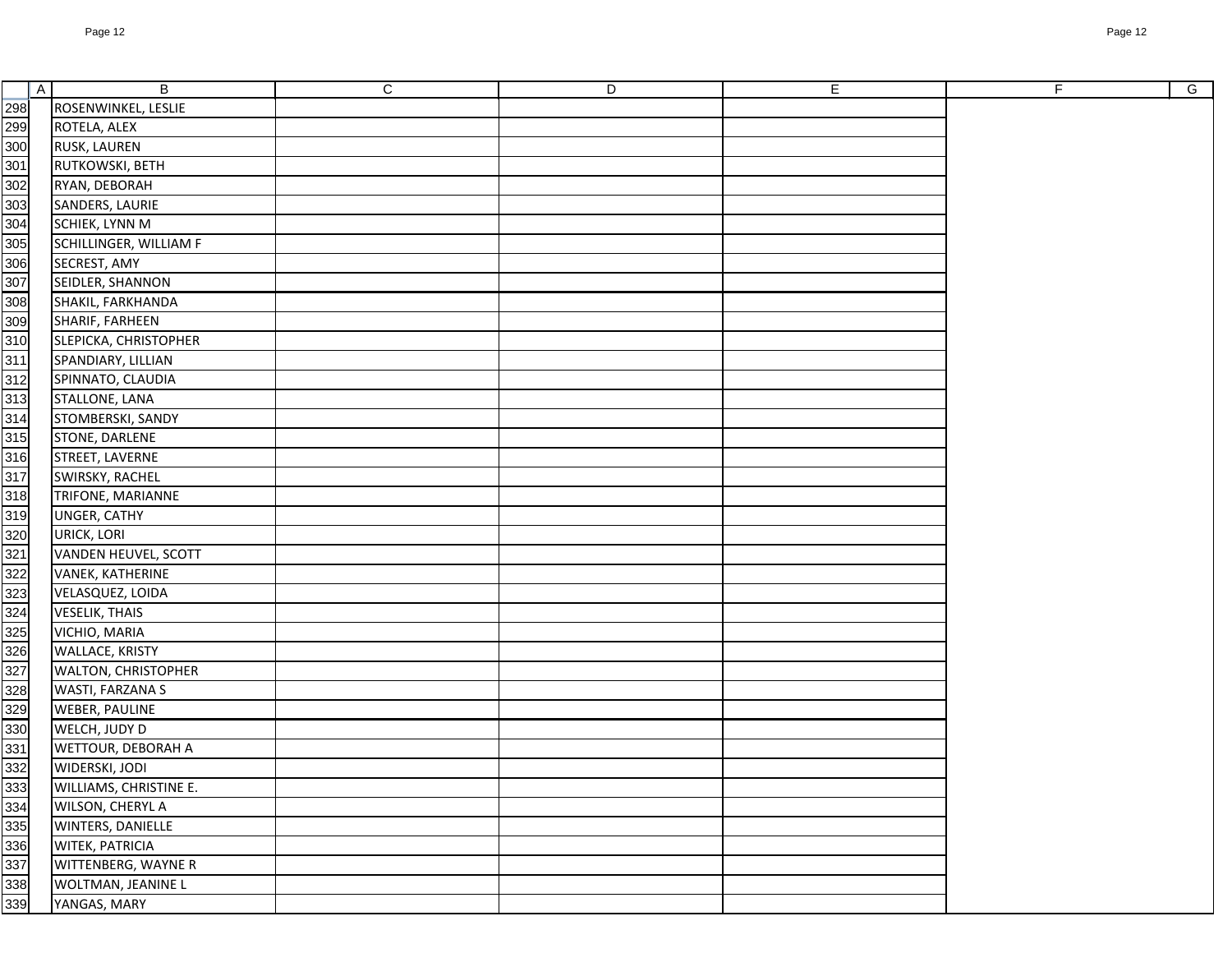| $340$ | --<br><b>17ER</b><br>·KINI |  |  |  |
|-------|----------------------------|--|--|--|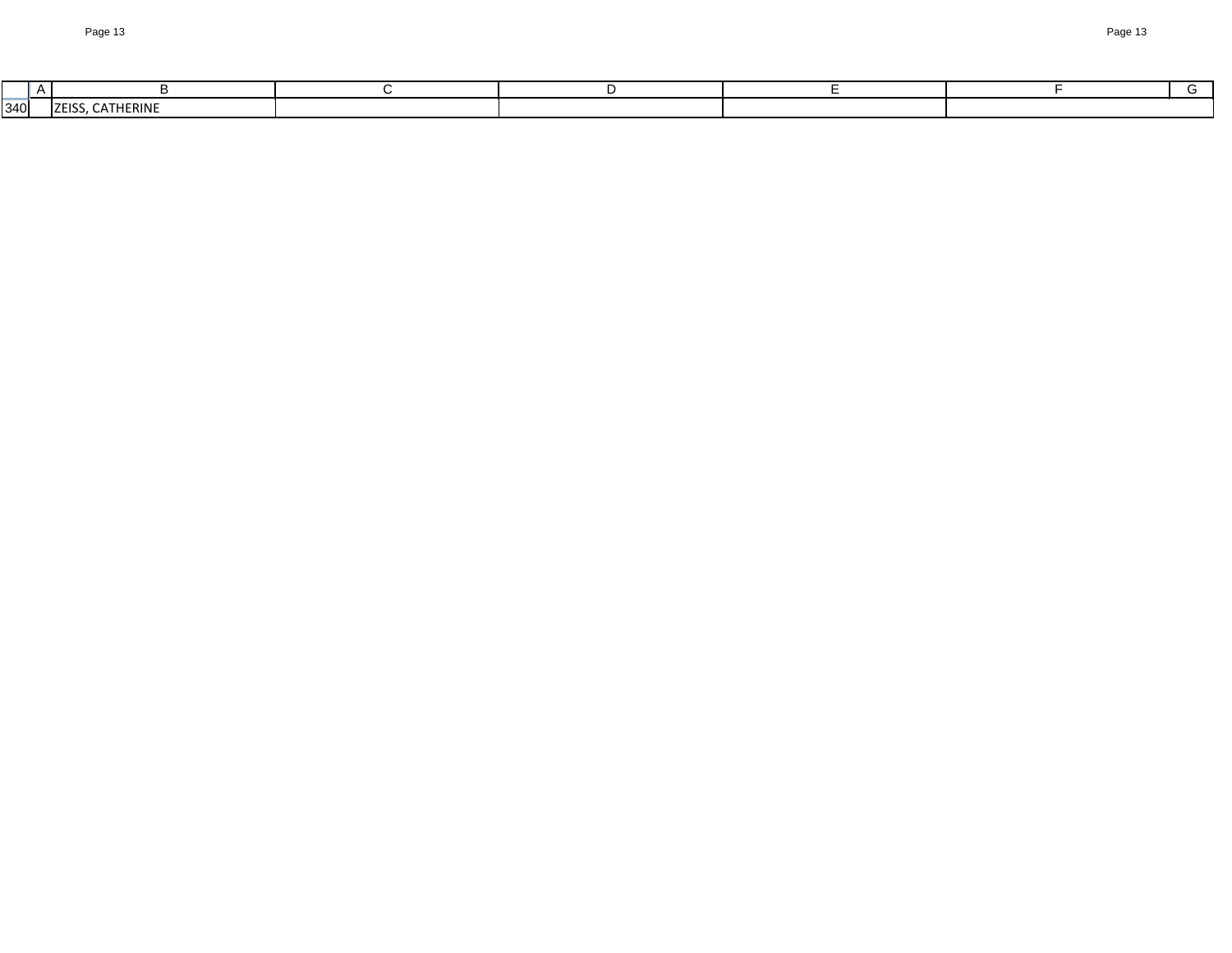|                     | A                                                                                         | B                | С<br>D                              | E                |  |  |  |  |
|---------------------|-------------------------------------------------------------------------------------------|------------------|-------------------------------------|------------------|--|--|--|--|
|                     | Payments over \$2,500, excluding wages and salaries.                                      |                  |                                     |                  |  |  |  |  |
| 2                   | This listing must be published in the local newspaper, sent to ISBE, and                  |                  |                                     |                  |  |  |  |  |
| 3 <sup>1</sup>      | retained within your district/joint agreement administrative office for public inspection |                  |                                     |                  |  |  |  |  |
| $\overline{4}$      |                                                                                           |                  |                                     |                  |  |  |  |  |
| $\overline{5}$      | Glen Ellyn School District 41                                                             |                  |                                     |                  |  |  |  |  |
| 6<br>$\overline{7}$ | 19-022-0410-02<br>Person, Firm, or Corporation                                            | Aggregate Amount | Person, Firm, or Corporation        | Aggregate Amount |  |  |  |  |
| 8                   | MACGILL & CO, WM V                                                                        | 2,502.41         | <b>TERRACON</b>                     | 11,885.00        |  |  |  |  |
|                     | 9 CENTER FOR THE COLLABORATIVE CLASSR                                                     | 2,516.40         | ILLINOIS ASSN OF SCH BOARDS         | 11,961.00        |  |  |  |  |
|                     | 10 DUPAGE COUNTY HEALTH DEPT                                                              | 2,540.00         | PREMIER                             | 12,021.10        |  |  |  |  |
|                     | 11 MENARDS                                                                                | 2,559.16         | PADDOCK ENTERPRISES, E T            | 12,298.00        |  |  |  |  |
|                     | 12 SHAW MEDIA                                                                             | 2,565.84         | <b>KOZAK CUSTOM LANDSCAPES</b>      | 12,364.75        |  |  |  |  |
|                     | 13 SCHOOL HEALTH                                                                          | 2,608.15         | <b>CUSD#200</b>                     | 12,371.50        |  |  |  |  |
|                     | 14 BUSINESS SOLVER                                                                        | 2,619.19         | PALOS SPORTS INC                    | 12,644.44        |  |  |  |  |
|                     | 15 COMPLETE NORTHERN ILLINOIS FENCE                                                       | 2,625.00         | <b>INTEGRATED SYSTEMS CORP</b>      | 12,960.00        |  |  |  |  |
|                     | 16 FRONTLINE TECHNOLOGIES                                                                 | 2,654.27         | <b>BHFX LLC</b>                     | 13,081.70        |  |  |  |  |
|                     | 17 RENTAL MAX LLC                                                                         | 2,664.64         | <b>ELLIOTT CONSTRUCTION CORP</b>    | 13,245.00        |  |  |  |  |
|                     | 18 MULTI-HEALTH SYSTEMS INC                                                               | 2,678.46         | <b>CARE OF TREES</b>                | 13,305.00        |  |  |  |  |
|                     | 19 BATTERIES PLUS                                                                         | 2,682.68         | <b>FORECAST 5 ANALYTICS INC</b>     | 13,500.00        |  |  |  |  |
|                     | 20 RAPTOR                                                                                 | 2,700.00         | <b>JOSTENS</b>                      | 13,720.00        |  |  |  |  |
|                     | 21 WILLIAM BLAIR& CO LLC                                                                  | 2,750.00         | ARMBRUST PLUMBING INC               | 13,909.47        |  |  |  |  |
|                     | 22 BLICK, DICK                                                                            | 2,769.26         | <b>RAMCORP INC</b>                  | 14,420.00        |  |  |  |  |
|                     | 23 POLAR ELECTRO                                                                          | 2,813.60         | <b>MAKE MUSIC INC</b>               | 14,439.00        |  |  |  |  |
|                     | 24 US GAMES INC                                                                           | 2,840.39         | RELIANCE STANDARD LIFE              | 14,598.37        |  |  |  |  |
|                     | 25 JW PEPPER & SONS INC.                                                                  | 2,906.42         | W.J. O'NEIL CHICAGO LLC             | 14,753.97        |  |  |  |  |
|                     | 26 MIDWEST PRINCIPALS' CENTER                                                             | 2,925.00         | <b>EXPLORE LEARNING</b>             | 15,030.65        |  |  |  |  |
| 27                  | <b>MAKERBOT INDUSTRIES LLC</b>                                                            | 2,979.15         | UNITED STATES POSTAL SERVICE        | 15,360.00        |  |  |  |  |
|                     | 28 N2Y                                                                                    | 2,985.52         | ALLIANCE FOODSERVICE EQUIPMENT      | 15,847.86        |  |  |  |  |
|                     | 29 MAY DECORATING II INC                                                                  | 3,020.00         | <b>KAGAN &amp; GAINES INC</b>       | 16,027.61        |  |  |  |  |
|                     | 30 SKYWRITER T-SHIRTS                                                                     | 3,024.40         | <b>FOUR POINT 0</b>                 | 16,060.00        |  |  |  |  |
|                     | 31   NORTHERN ILLINOIS GAS                                                                | 3,070.65         | KAGAN PROFESSIONAL DEVELOPMENT      | 16,167.40        |  |  |  |  |
|                     | 32 ACCO BRANDS USA LLC                                                                    | 3,174.18         | <b>QUINLAN &amp; FABISH MUSIC</b>   | 16,329.71        |  |  |  |  |
|                     | 33 CONSORTIUM FOR EDUCTL CHANGE                                                           | 3,175.00         | <b>VORTEX COMMERCIAL FLOORING</b>   | 16,333.00        |  |  |  |  |
|                     | 34 TIME FOR KIDS                                                                          | 3,220.30         | MAXIM HEALTHCARE SERVICES           | 17,808.78        |  |  |  |  |
|                     | 35 HERFF JONES                                                                            | 3,331.50         | <b>APPLE COMPUTER</b>               | 18,439.00        |  |  |  |  |
|                     | 36 KATHLEEN EVERETT                                                                       | 3,411.24         | READING & WRITING PROJECT NETWORK L | 18,500.00        |  |  |  |  |
|                     | 37 BRAIN POP LLC                                                                          | 3,425.62         | <b>FQC</b>                          | 18,999.00        |  |  |  |  |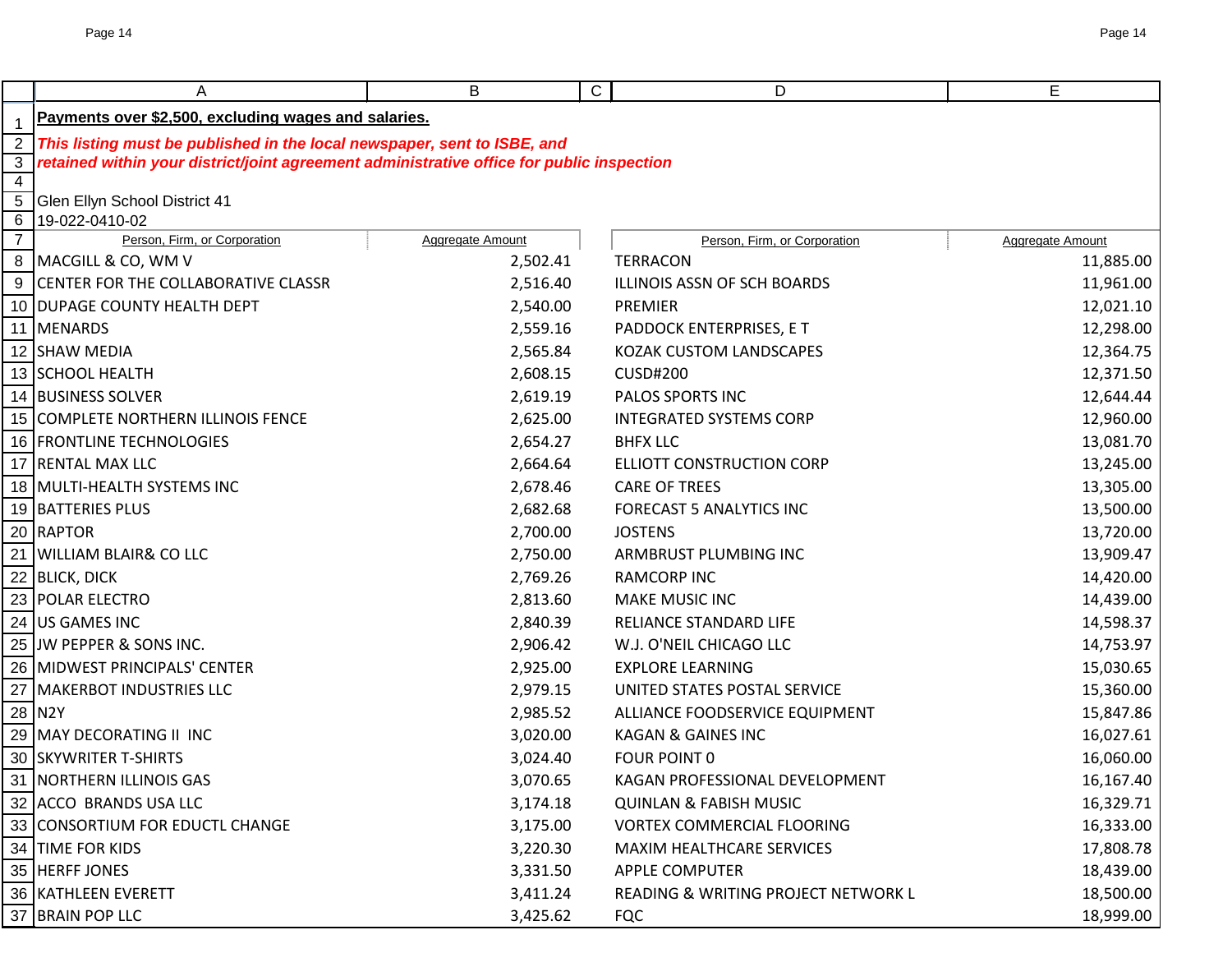| A                                    | B        | $\mathsf{C}$<br>D                   | E         |
|--------------------------------------|----------|-------------------------------------|-----------|
| 38 GLOBAL EQUIPMENT COMPANY          | 3,486.73 | TYCO INTEGRATED SECURITY LLC        | 19,653.31 |
| 39 WEST MUSIC CO                     | 3,514.91 | <b>TJ CONSULTANTS</b>               | 20,000.00 |
| 40 AQUASCAPE                         | 3,607.00 | FGM ARCHITECTS-ENGINEERS            | 20,544.91 |
| 41 TYPING CLUB INC                   | 3,742.20 | <b>ORKIN LLC</b>                    | 20,858.89 |
| 42 MINDSIGHT                         | 3,750.00 | <b>ACCELERATE LEARNING</b>          | 20,994.50 |
| 43   MANICO FLOORING INC             | 3,800.00 | <b>MYSTIC BLUE CRUISES</b>          | 21,144.92 |
| 44 CASE LOTS                         | 3,805.42 | <b>BRITTEN SCHOOL</b>               | 21,999.15 |
| 45 COMM CONSL SCHL DIST #93          | 3,859.00 | <b>TIERNEY BROTHERS INC</b>         | 22,151.25 |
| 46 CAPSTONE PRESS                    | 3,971.00 | <b>EDGENUITY IINC</b>               | 22,400.00 |
| 47 CORRECT MONITORING SERVICES       | 3,989.67 | <b>FIRST EAGLE BANK</b>             | 22,872.00 |
| 48 REALLY GOOD STUFF INC             | 4,180.16 | AT&T                                | 24,571.16 |
| 49 GABBERT COMPANY                   | 4,189.00 | <b>NORTHERN ILLINOIS GAS</b>        | 24,778.86 |
| 50 SERVPRO OF WHEATON/GLEN ELLYN     | 4,192.76 | TOP ECHELON CONTRACTING INC         | 25,153.50 |
| 51 CROWN CENTER, ROBERT              | 4,200.00 | <b>REV TRAK</b>                     | 26,026.04 |
| 52 THE CENTER                        | 4,200.00 | SUNRISE TRANSPORTATION HOLDINGS LLC | 27,485.19 |
| 53 RUSS'S PLUMBING & SEWER           | 4,258.00 | FOLLETT SCHOOL SOLUTIONS INC        | 27,785.97 |
| 54 SHRED-IT                          | 4,490.91 | UNITED RADIO COMMUNICATIONS         | 28,488.11 |
| 55 FIRM SYSTEMS                      | 4,536.75 | AMERICAN READING COMPANY            | 29,221.80 |
| 56 FLINN SCIENTIFIC INC              | 4,551.35 | AMERICAN TAXI DISPATCH              | 29,473.75 |
| 57 WATER ROWER US                    | 4,666.75 | PROFESSIONAL PAVING & CONCRETE      | 29,897.00 |
| 58 CHICAGO HOLLOW METAL INC          | 4,725.50 | <b>GREAT MINDS LLC</b>              | 30,700.53 |
| 59 SEDGWICK CLAIMS MGMT SERVICES INC | 4,767.96 | SYNCB/AMAZON                        | 30,738.27 |
| 60 SKYWARD INC                       | 4,820.00 | <b>CARROLL SEATING</b>              | 31,891.86 |
| 61 BOOKSTORE LTD, THE                | 4,837.17 | <b>HOUSE OF GRAPHICS</b>            | 33,075.80 |
| 62 FOX VALLEY FIRE & SAFETY          | 4,869.45 | WORTH AVE. GROUP                    | 33,740.50 |
| 63 EBSCO INFORMATION SVC             | 4,901.00 | <b>WASTE MANAGEMENT WEST</b>        | 35,773.03 |
| 64 STAPLES ADVANTAGE                 | 4,936.87 | HYDE PARK DAY SCHOOL                | 36,467.20 |
| 65 FREUND SERVICE COMPANY            | 5,002.00 | <b>BAKER TILLY VIRCHOW KRAUSE</b>   | 36,550.00 |
| 66 DIST #15, MARQUARDT SCL           | 5,008.50 | <b>VERITIV OPERATING COMPANY</b>    | 37,638.00 |
| 67 VORIS MECHANICAL INC              | 5,058.38 | SEAL OF ILLINOIS                    | 39,617.77 |
| 68 APPLE INC                         | 5,080.00 | AT&T                                | 40,546.14 |
| 69 EZ BUILDING SERVICES INC          | 5,100.00 | DIST #44, BD OF ED                  | 41,748.00 |
| 70 THERMOSYSTEMS                     | 5,139.65 | <b>TASC</b>                         | 41,983.55 |
| 71 ROSCOE CO                         | 5,140.49 | AFSCME                              | 42,147.07 |
| 72 DEMCO                             | 5,143.36 | <b>EXPERT PAY</b>                   | 42,373.00 |
| 73  ILLINOIS ASSN OF SCHOOL ADM      | 5,259.25 | <b>SCHOOL SPECIALTY</b>             | 44,009.67 |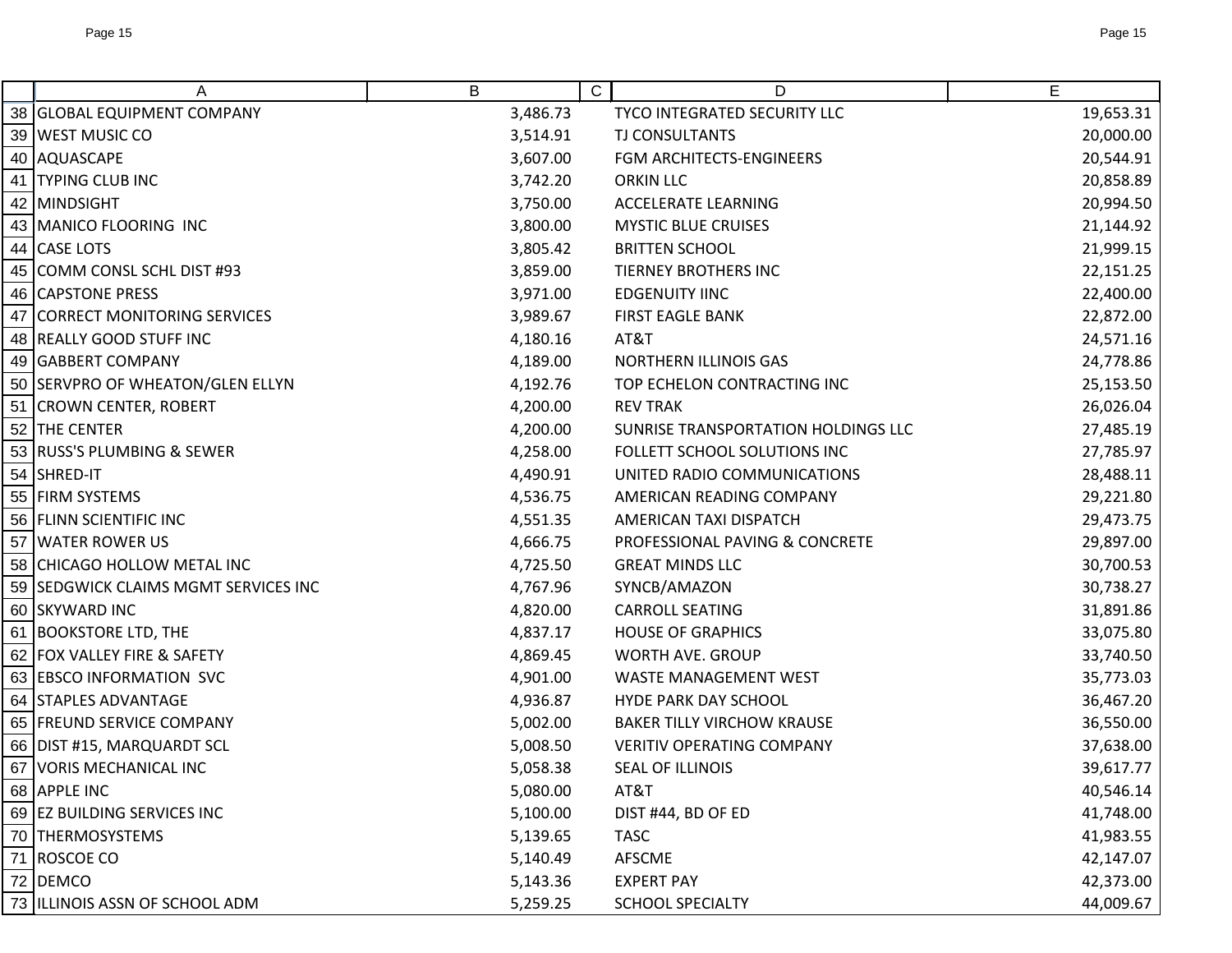| Α                                      | B        | C.<br>D                                     | E          |
|----------------------------------------|----------|---------------------------------------------|------------|
| 74 AAVEX TECH CORP                     | 5,400.00 | <b>OFFICE DEPOT</b>                         | 44,690.75  |
| 75 LEND                                | 5,452.93 | <b>NWEA</b>                                 | 47,002.50  |
| 76 VERIZON WIRELESS                    | 5,478.22 | <b>CLARE WOODS ACADEMY</b>                  | 48,144.66  |
| 77 COONEY, FRANK CO INC                | 5,712.50 | METRO PROFESSIONAL PRODUCTS                 | 48,755.19  |
| 78 SCHOLASTIC MAGAZINES                | 5,740.96 | INNOVATIONS THERAPEUTIC DAY SCHOOL          | 49,350.93  |
| 79 REGIONAL TRUCK EQUIPMENT CO         | 5,931.28 | <b>VILLAGE OF GLEN ELLYN</b>                | 50,976.83  |
| 80 METRO PREP                          | 5,943.26 | AMERICAN CAPITAL FINANCIAL SERVICES         | 52,457.30  |
| 81 CLINGEN CALLOW & MCLEAN, LLC        | 5,962.84 | INNOVATIVE MODULAR SOLUTIONS                | 54,950.00  |
| 82 SCHOLASTIC LIBRARY PUBLISHING       | 5,966.00 | KONICA MINOLTA BUSINESS SOLUTIONS           | 57,652.41  |
| 83 BR SPORTS LTD                       | 6,111.00 | <b>GIANT STEPS</b>                          | 59,034.54  |
| 84 NCS PEARSON                         | 6,587.42 | <b>HEALTH PRO REHABILITATION</b>            | 62,361.00  |
| 85 JUNIOR LIBRARY GUILD                | 6,669.18 | VANGUARD ENERGY SERVICES LLC                | 63,943.58  |
| 86   PARTITION PROS                    | 6,739.00 | <b>WAREHOUSE DIRECT</b>                     | 71,343.32  |
| 87 CONSERV FS                          | 6,758.20 | <b>CALL ONE</b>                             | 73,915.36  |
| 88 KASARDA PHD, JOHN D                 | 6,900.00 | EASTER SEALS METROPOLITAN CHICAGO           | 76,551.36  |
| 89 STEVENS INDUSTRIES                  | 6,904.00 | <b>SOUND INC</b>                            | 81,180.04  |
| 90 PITNEY BOWES                        | 6,939.12 | <b>BISPING CONSTRUCTION CO</b>              | 82,436.00  |
| 91   KABOOM! PLAY INITIATIVES LLC      | 7,000.00 | <b>EMPRINT/MORAN PRINTING INC</b>           | 96,312.02  |
| 92 TRIPLE A OVERHEAD DOOR INC          | 7,080.00 | <b>LOWERY MCDONNELL</b>                     | 96,854.00  |
| 93 P.F. PEDERSEN dba PEDERSEN CO       | 7,150.00 | <b>CRUISE BOILER &amp; REPAIR CO</b>        | 103,324.00 |
| 94 SCHOOL MESSENGER/RELIANCE COMMUNICA | 7,382.00 | <b>GREEN ASSOCIATES</b>                     | 112,356.03 |
| 95 BRIDGES FOR LANGUAGE, TRNG & STAFFI | 7,447.26 | PARKLAND PREPARATORY ACADEMY INC            | 114,559.62 |
| 96 SOUTH SIDE CONTROL SUPPLY           | 7,482.28 | <b>GOVERNMENT LEASING &amp; FINANCE INC</b> | 115,371.09 |
| 97 EDWARD DON & COMPANY                | 7,561.99 | <b>ELIM CHRISTIAN SERVICES</b>              | 118,587.11 |
| 98 SCHOOL PERCEPTIONS LLC              | 7,805.85 | OLIVE GROVE LANDSCAPING INC                 | 119,152.41 |
| 99 DISCOVERY EDUCATION                 | 8,000.00 | <b>WAGEWORKS</b>                            | 128,832.13 |
| 100 CUCKOO STUDIO                      | 8,049.00 | <b>HEINEMANN</b>                            | 130,051.33 |
| 101 UNUM LIFE INSURANCE                | 8,069.18 | <b>BMO MASTERCARD</b>                       | 140,213.08 |
| 102 SOLUTION TREE                      | 8,129.25 | <b>FRANCZEK RADELET</b>                     | 141,026.10 |
| 103 ILLINOIS DEPT EMPLOY SECURTY       | 8,317.00 | MONARCH RENOVATION INC                      | 148,647.00 |
| 104 KAGAN PUBLISHING                   | 8,378.30 | <b>CORRECT ELECTRIC</b>                     | 165,135.90 |
| 105 RESTROOM DIRECT                    | 8,506.00 | <b>PCM</b>                                  | 167,931.43 |
| 106 AIR FILTER ENGINEERS               | 8,605.37 | AUTOMATIC BUILDING CONTROLS LLC             | 171,775.00 |
| 107 ELENS & MAICHIN ROOFING & S M      | 8,639.00 | SOARING EAGLE ACADEMY                       | 171,938.16 |
| 108 UNITED ANALYTICAL SERV             | 8,758.00 | <b>GLEN ELLYN EDUCATION ASSN</b>            | 172,989.10 |
| 109 PUBLIC STORAGE                     | 8,994.00 | THE KENNETH COMPANY                         | 204,631.00 |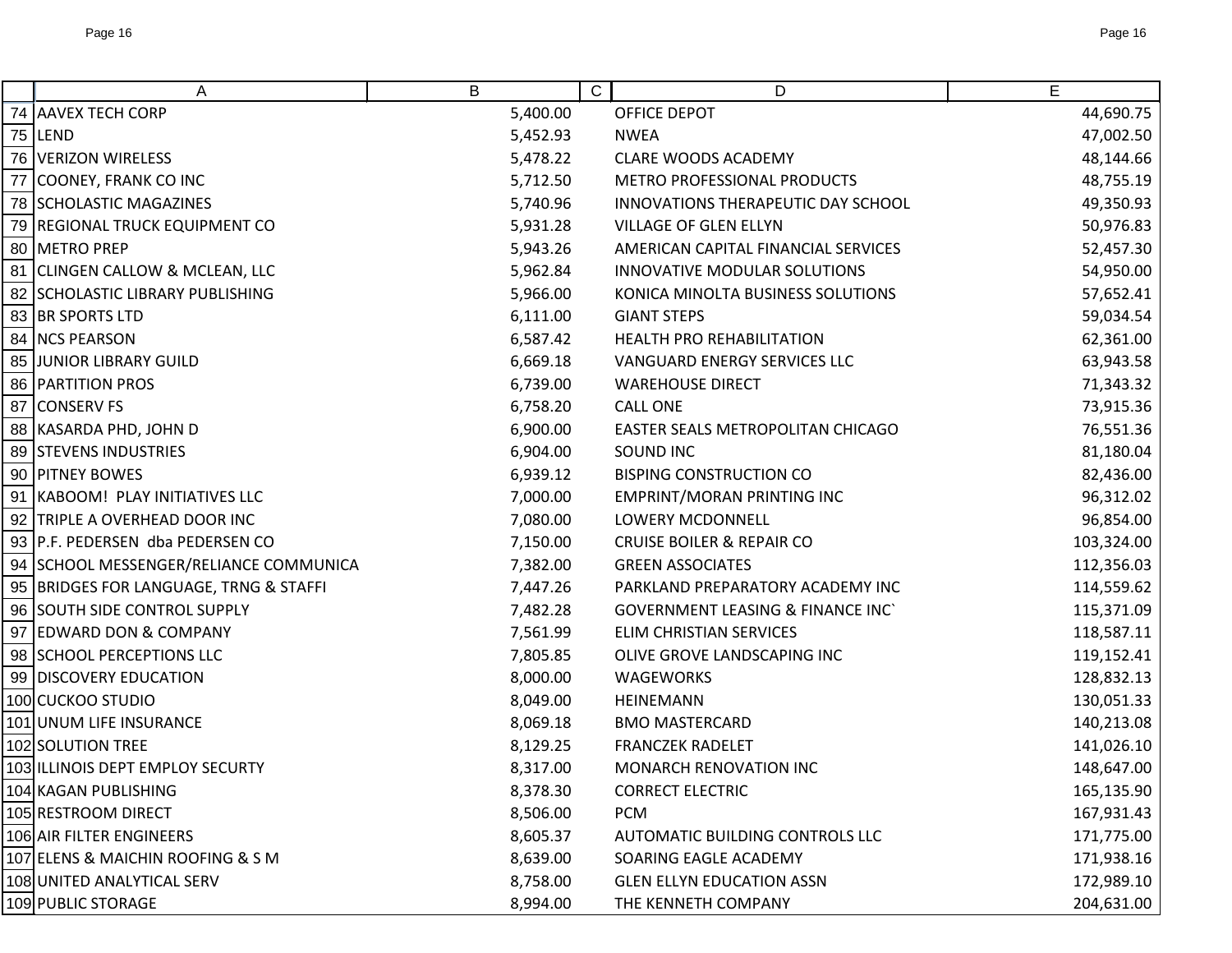| A                                 | B         | $\mathsf{C}$<br>D                   | Е            |
|-----------------------------------|-----------|-------------------------------------|--------------|
| <b>JILL E THACKERY</b>            | 9,024.50  | <b>HAPP BUILDERS INC</b>            | 252,419.40   |
| <b>HOLLYWOOD BLVD CINEMA</b>      | 9,120.00  | <b>HS TRANSPORTATION</b>            | 329,364.00   |
| LAZEL                             | 9,305.10  | <b>CLIC</b>                         | 332,171.00   |
| <b>JEAN SLEVIN</b>                | 9,360.00  | MIDAMERICAN ENERGY                  | 367,962.04   |
| <b>GRAYBAR ELECTRIC CO INC</b>    | 9,541.84  | SEPTRAN INC                         | 392,362.67   |
| IAMPLIFIED IT                     | 9,670.00  | THIS                                | 540,491.61   |
| RESILITE SPORTS PROD INC          | 9,800.00  | <b>KANSAS STATE BANK</b>            | 565,571.30   |
| <b>D &amp; H DISTRIBUTING</b>     | 9,915.00  | <b>MB FINANCIAL BANK</b>            | 604,516.38   |
| <b>INNOVENTION SYSTEM LLC</b>     | 9,917.50  | <b>MARQUARDT SCHOOL DISTRICT 15</b> | 694,386.67   |
| <b>ACTIVELY LEARN</b>             | 9,960.00  | ILL MUNICIPAL RETIREMENT FUND       | 735,586.48   |
| YWCA METROPOLITAN CHICAGO         | 10,050.00 | LAIDLAW TRANSIT                     | 767,467.99   |
| IBEARY LANDSCAPING                | 10,060.00 | <b>ILLINOIS DEPT OF REVENUE</b>     | 866,444.32   |
| C ACITELLI HEATING & PIPING       | 10,128.39 | COOP ASSN FOR SPEC EDUC             | 868,856.03   |
| IH-O-H WATER TECHNOLOGY INC.      | 10,205.20 | THE OMNI GROUP                      | 870,985.96   |
| HAWTHORN ASSOC OF LAKE COUNTY LLC | 10,243.62 | TEACHERS RETIREMENT SYSTEM          | 2,313,672.42 |
| OTIS ELEVATOR INC                 | 10,717.56 | <b>US BANK</b>                      | 2,902,725.00 |

DIVERSIFIED OFFICE CLEANING SERV IN 11,480.00 INTERNAL REV SERVICE 4,397,476.64 NUTOYS LEISURE PRODUCTS 11,702.40 EDUCATIONAL BENEFIT COOP 5,433,582.63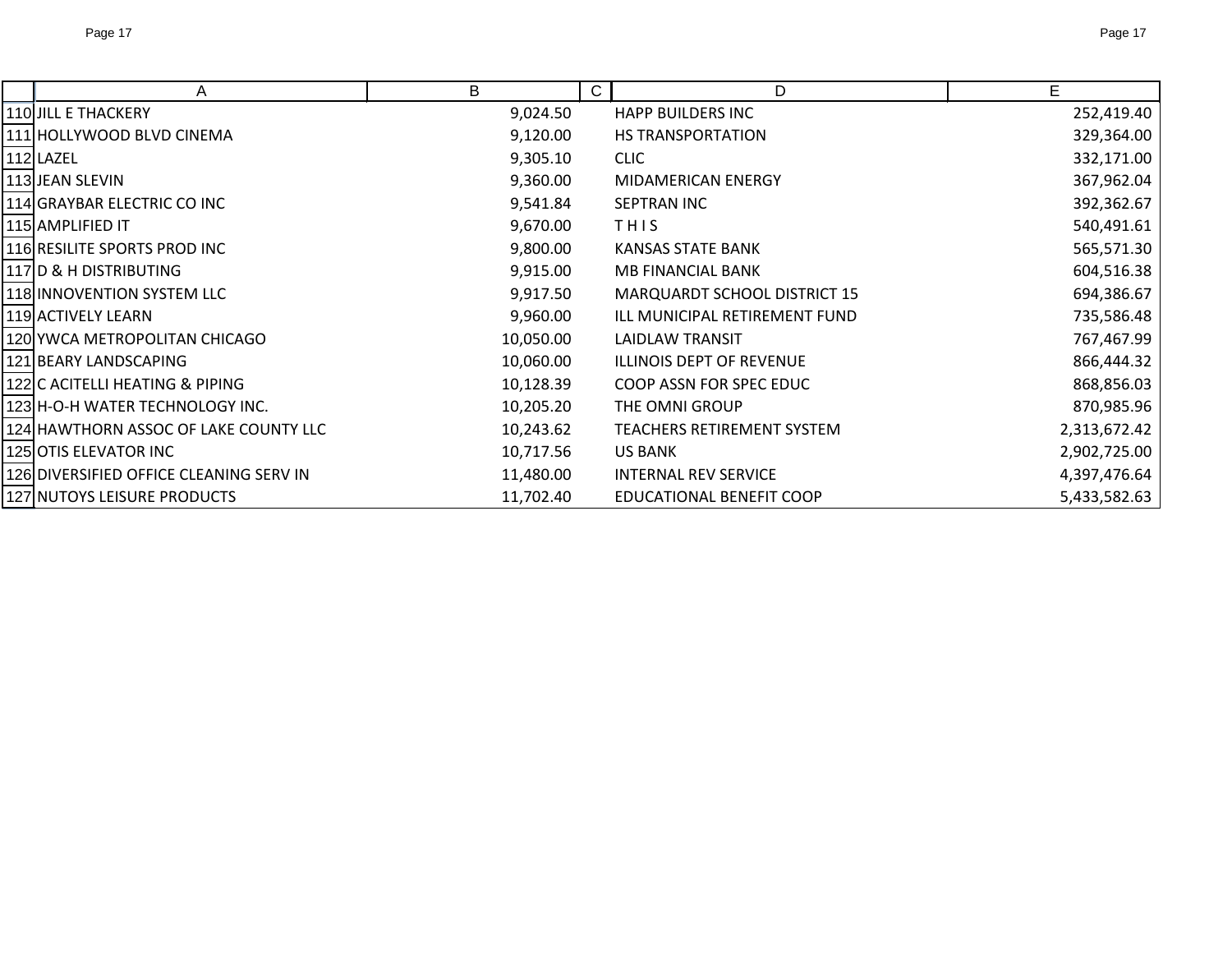|                                  | B<br>A                                                               | C                                                              | Е<br>D                                  | F                       |  |  |  |  |
|----------------------------------|----------------------------------------------------------------------|----------------------------------------------------------------|-----------------------------------------|-------------------------|--|--|--|--|
| $\overline{1}$                   |                                                                      | PAYMENTS TO PERSON, FIRM, OR CORPORATION OF \$1,000 TO \$2,500 |                                         |                         |  |  |  |  |
| $\overline{2}$                   |                                                                      |                                                                |                                         |                         |  |  |  |  |
| $\overline{3}$                   | This listing must be sent to ISBE, and retained within your          |                                                                |                                         |                         |  |  |  |  |
| $\overline{4}$<br>$\overline{5}$ | district/jointagreement administrative office for public inspection. |                                                                |                                         |                         |  |  |  |  |
| $6\overline{6}$                  | <b>Glen Ellyn School District 41</b>                                 |                                                                |                                         |                         |  |  |  |  |
| $\overline{7}$                   | 19-022-0410-02                                                       |                                                                |                                         |                         |  |  |  |  |
| $\overline{8}$                   |                                                                      |                                                                |                                         |                         |  |  |  |  |
| 9                                | Payments of \$1,000 to \$2,500, excluding wages and salaries         |                                                                |                                         |                         |  |  |  |  |
| 10                               |                                                                      |                                                                |                                         |                         |  |  |  |  |
| $\overline{11}$                  | Person, Firm, or Corporation                                         | Aggregate Amount                                               | Person, Firm, or Corporation            | <b>Aggregate Amount</b> |  |  |  |  |
| 12                               | JAY STREAM MIDDLE SCHOOL                                             | 1,000.00                                                       | READYREFRESH BY NESTLE'                 | 1,575.88                |  |  |  |  |
| 13                               | ONE IN A HUNDRED                                                     | 1,000.00                                                       | ALL WRITE CONSORTIUM                    | 1,592.00                |  |  |  |  |
| 14                               | ANGELA M ROBINSON                                                    | 1,004.86                                                       | PATTEN INDUSTRIES #774539               | 1,615.00                |  |  |  |  |
| 15                               | ILL DIR EMPLOY SEC                                                   | 1,021.00                                                       | BIG FROG CUSTOM T-SHIRTS & MORE         | 1,620.00                |  |  |  |  |
| 16                               | <b>WDSRA</b>                                                         | 1,023.00                                                       | <b>IPSD 204</b>                         | 1,637.72                |  |  |  |  |
| 17                               | <b>WILSON LANGUAGE TRAINING CORP</b>                                 | 1,038.37                                                       | <b>CRISIS PREVENTION INST INC</b>       | 1,639.00                |  |  |  |  |
| 18                               | <b>COUNTRYSIDE WELDING INC</b>                                       | 1,041.25                                                       | <b>VALLEY VIEW PUBLIC SCHOOLS</b>       | 1,659.20                |  |  |  |  |
| $19$                             | ASSOC OF ILLINOIS MIDDLE-GRADE SCHO                                  | 1,050.00                                                       | <b>CYBOR FIRE PROTECTION</b>            | 1,665.00                |  |  |  |  |
| 20                               | COMPLETE PUMP SERVICE CO INC                                         | 1,050.00                                                       | KILDEER COUNTRYSIDE SCHOOL DISTRICT     | 1,700.00                |  |  |  |  |
| $\overline{21}$                  | IDENTITRONICS C/O BAN-KOE COMPANIES                                  | 1,055.76                                                       | WM H SADLIER INC                        | 1,746.28                |  |  |  |  |
| $\overline{22}$                  | <b>ASCD</b>                                                          | 1,085.00                                                       | <b>HANDI-RAMP</b>                       | 1,749.00                |  |  |  |  |
| 23                               | ROTARY CLUB OF GLEN ELLYN                                            | 1,086.00                                                       | <b>COMPASS LEARNING</b>                 | 1,750.00                |  |  |  |  |
| $\overline{24}$                  | <b>CREATIVE SMARTS INC</b>                                           | 1,100.00                                                       | <b>NIKO &amp; SON PAINTING INC</b>      | 1,750.00                |  |  |  |  |
| $\overline{25}$                  | <b>MUSIC &amp; ARTS CENTER</b>                                       | 1,100.15                                                       | <b>GREEN DEMOLITION CONTRACTORS INC</b> | 1,765.00                |  |  |  |  |
| 26                               | <b>SIGN IDENTITY</b>                                                 | 1,143.25                                                       | ILLINOIS CENTRAL SCHOOL BUS             | 1,770.29                |  |  |  |  |
| $\overline{27}$                  | <b>BMO HARRIS BANK</b>                                               | 1,144.00                                                       | <b>TANGIBLE PLAY</b>                    | 1,785.00                |  |  |  |  |
| 28                               | <b>SUBURBAN DOOR CHECK &amp; LOCK SERVICE</b>                        | 1,159.60                                                       | <b>MASTERLIBRARY LLC</b>                | 1,800.00                |  |  |  |  |
| 29                               | <b>COMMONWEALTH EDISON</b>                                           | 1,161.04                                                       | NATIONAL SCHOOL PRODS                   | 1,870.84                |  |  |  |  |
| $30\,$                           | <b>CULLIGAN WATER CONDITIONING</b>                                   | 1,164.00                                                       | <b>WORLD BOOK INC</b>                   | 1,876.45                |  |  |  |  |
| 31                               | <b>DWAYNE REED</b>                                                   | 1,200.00                                                       | <b>DIDAX CORP</b>                       | 1,894.68                |  |  |  |  |
| 32                               | <b>NELCO</b>                                                         | 1,200.54                                                       | SCHOOL TECHNOLOGY ASSOCIATES INC        | 1,953.08                |  |  |  |  |
| 33                               | <b>ICE CONFERENCE</b>                                                | 1,205.00                                                       | PORTER PIPE                             | 1,961.66                |  |  |  |  |
| 34                               | LEN'S ACE HARDWARE                                                   | 1,210.13                                                       | <b>ARTLIP &amp; SONS</b>                | 1,979.25                |  |  |  |  |
| 35                               | 1000BULBS.COM                                                        | 1,217.22                                                       | <b>ILLINOIS PRINCIPALS ASSN</b>         | 2,009.00                |  |  |  |  |
| $36\,$                           | NATIONAL SCHOOL FORMS                                                | 1,307.24                                                       | PANEL WINDOW CO INC                     | 2,025.00                |  |  |  |  |
| $\overline{37}$                  | <b>GABRIELA ESCOBAR HERNANDEZ</b>                                    | 1,312.50                                                       | WELCH PACKAGING INC                     | 2,033.20                |  |  |  |  |
| 38                               | ED TECH TEAM, INC                                                    | 1,316.00                                                       | TYCO INTEGRATED SECURITY LLC            | 2,040.00                |  |  |  |  |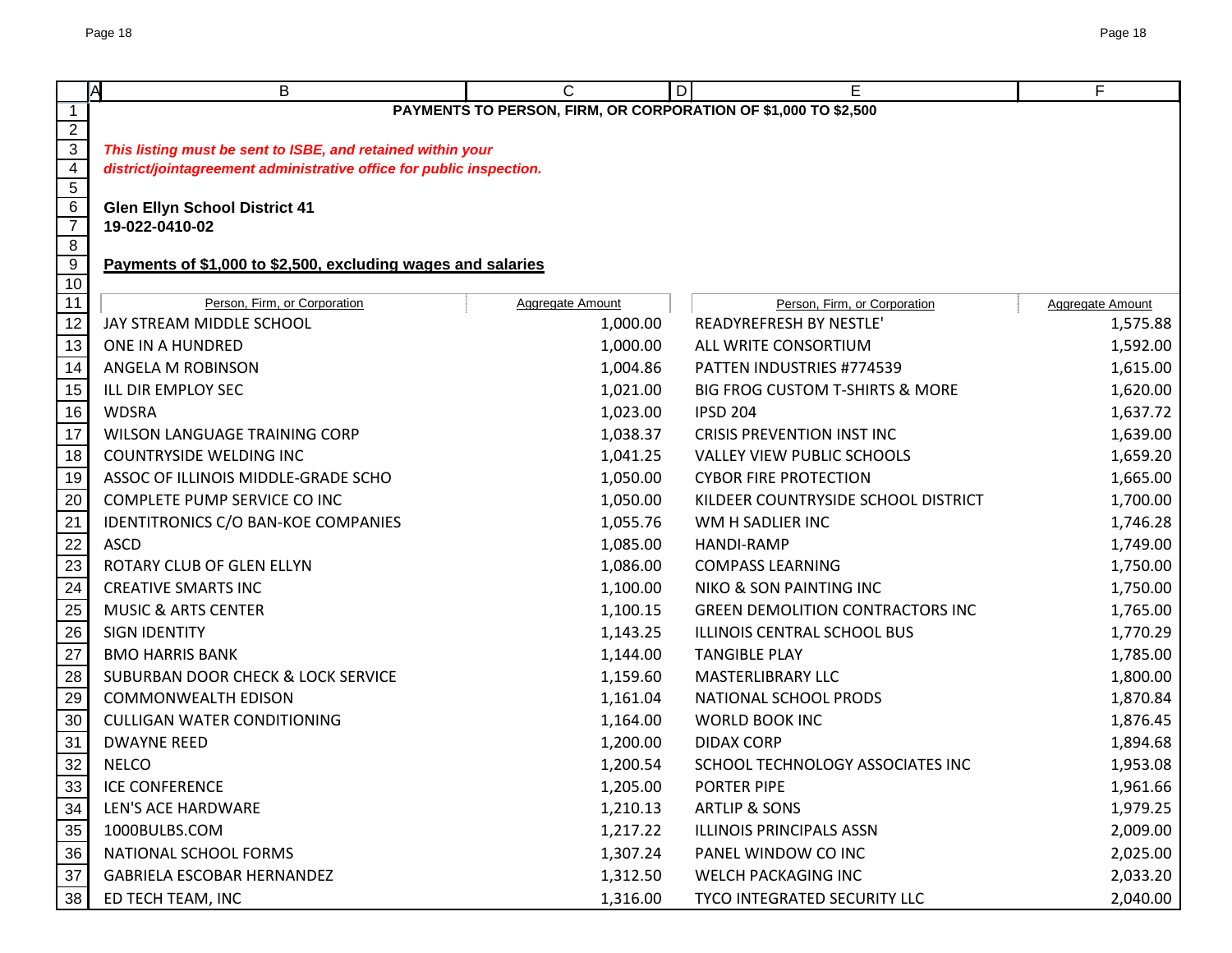|    | B<br><b>A</b>                     | С        | D | E                                     | F        |
|----|-----------------------------------|----------|---|---------------------------------------|----------|
| 39 | DUPAGE SECURITY SOLUTIONS INC     | 1,327.24 |   | <b>CONDUSIV</b>                       | 2,055.84 |
| 40 | KATHERINE L MCCLUSKEY             | 1,330.02 |   | <b>NASCO</b>                          | 2,079.43 |
| 41 | <b>FERGUSON</b>                   | 1,334.54 |   | <b>TEXTHELP INC</b>                   | 2,100.00 |
| 42 | <b>DUPAGE ROE</b>                 | 1,340.00 |   | <b>ILLINOIS STATE UNIVERSITY</b>      | 2,105.00 |
| 43 | <b>WEVIDEO INC</b>                | 1,394.00 |   | <b>BOUND TO STAY BOUND BOOKS</b>      | 2,114.05 |
| 44 | <b>GLENDALE LAKES GOLF CLUB</b>   | 1,409.50 |   | MOVIE LICENSING USA                   | 2,119.00 |
| 45 | <b>RICOH</b>                      | 1,410.40 |   | SWEETWATER                            | 2,147.00 |
| 46 | PIONEER VALLEY BOOKS              | 1,424.50 |   | EVOLLVE, INC                          | 2,160.00 |
| 47 | ALARCON, LILI                     | 1,431.25 |   | ROBINETTE DEMOLITION                  | 2,202.00 |
| 48 | PATTEN POWER SYSTEMS              | 1,434.00 |   | <b>GIMMEES</b>                        | 2,217.15 |
| 49 | MIDWEST SOLAR CONTROL CORP        | 1,435.00 |   | <b>CYBER SAFETY CONSULTING</b>        | 2,250.00 |
| 50 | SENTINEL TECHNOLOGIES             | 1,443.21 |   | TOM VAUGHN, CHAPTER 13 TRUSTEE        | 2,260.00 |
| 51 | A RELIABLE PRINTING               | 1,470.00 |   | THE COVE SCHOOL                       | 2,271.26 |
| 52 | <b>TRANSLATION SMART</b>          | 1,485.00 |   | <b>GRAPHICS PLUS INC</b>              | 2,289.60 |
| 53 | NICKY'S FOLDERS/ROCHESTER 100 INC | 1,495.00 |   | <b>RBS ACTIVEWEAR</b>                 | 2,346.80 |
| 54 | SCHOLASTIC WAREHOUSE              | 1,500.00 |   | <b>ARTHUR J GALLAGHER</b>             | 2,394.00 |
| 55 | <b>TPRS BOOKS</b>                 | 1,500.00 |   | <b>CROWTHER ROOF&amp; SHEET METAL</b> | 2,400.00 |
| 56 | LEWIS, KELLY                      | 1,518.41 |   | COUGAR PACKAGING SOLUTIONS INC        | 2,435.26 |
| 57 | THE CONSERVATION FOUNDATION       | 1,563.00 |   | SAFARI VIDEO NETWORK                  | 2,495.00 |
| 58 | <b>READ NATURALLY</b>             | 1,565.00 |   |                                       |          |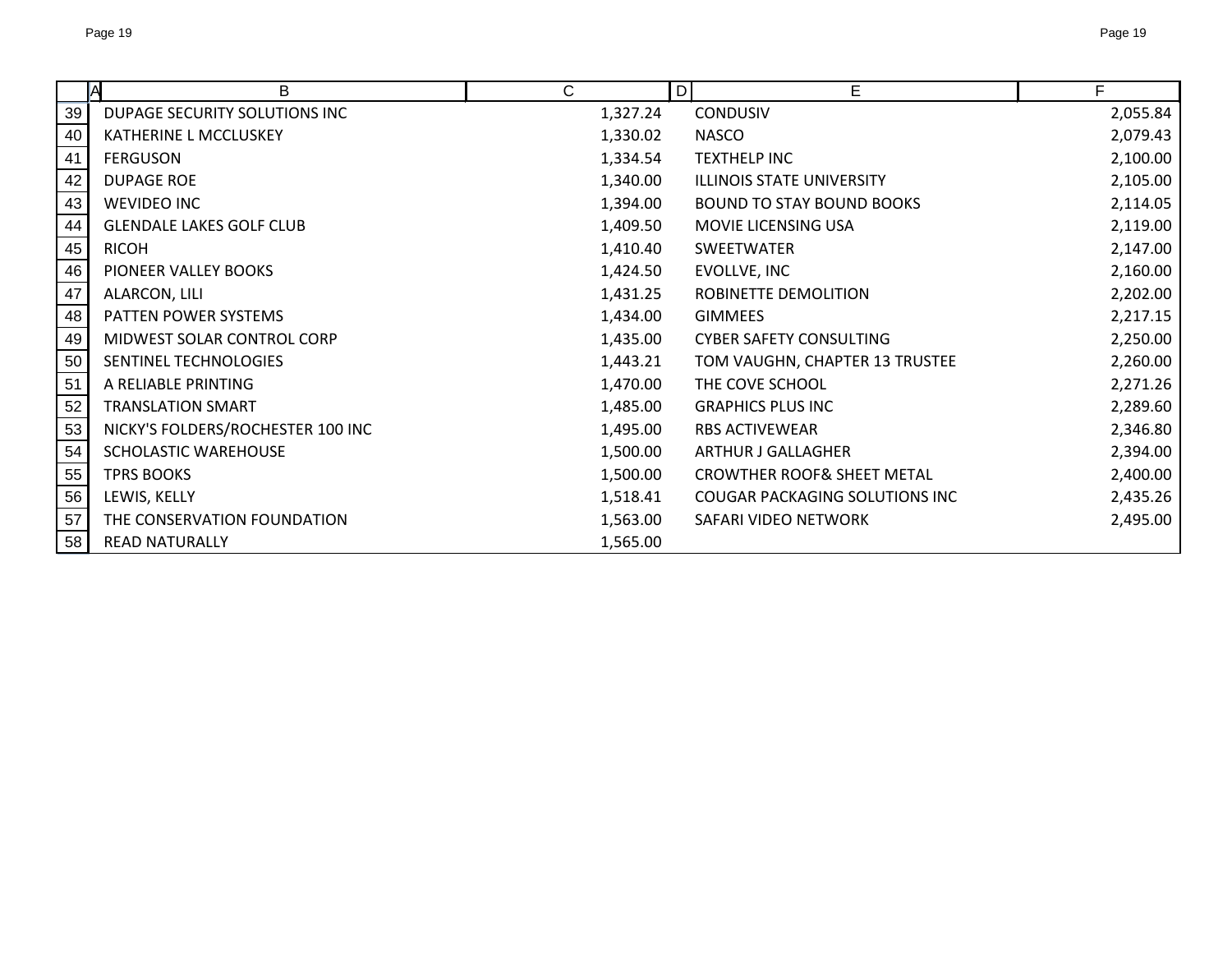|                                  | A<br>B                                                             | C                                                          | D                                          | E                |
|----------------------------------|--------------------------------------------------------------------|------------------------------------------------------------|--------------------------------------------|------------------|
| $\mathbf 1$                      |                                                                    | PAYMENTS TO PERSON, FIRM, OR CORPORATION OF \$500 TO \$999 |                                            |                  |
| $\overline{2}$                   |                                                                    |                                                            |                                            |                  |
| $\overline{3}$                   | This listing must be retained within your district/joint agreement |                                                            |                                            |                  |
| $\overline{4}$<br>$\overline{5}$ | administrative office for public inspection.                       |                                                            |                                            |                  |
| 6                                | <b>Glen Ellyn School District 41</b>                               |                                                            |                                            |                  |
| $\overline{7}$                   | 19-022-0410-02                                                     |                                                            |                                            |                  |
| $\overline{8}$                   |                                                                    |                                                            |                                            |                  |
| $\overline{9}$                   | Payments of \$500 to \$999, excluding wages and salaries.          |                                                            |                                            |                  |
| 10                               |                                                                    |                                                            |                                            |                  |
| 11                               | Person, Firm, or Corporation                                       | <b>Aggregate Amount</b>                                    | Person, Firm, or Corporation               | Aggregate Amount |
| 12                               | <b>BERNARD HOGANCAMP</b>                                           |                                                            | 500.00 LAKESHORE LEARNING MATERIALS        | 697.42           |
| 13                               | <b>HANDWRITING WITHOUT TEARS</b>                                   |                                                            | 500.00 FIRST EDUCATIONAL RESOURCES         | 700.00           |
| 14                               | <b>KIM POTOWSKI</b>                                                |                                                            | 500.00 CHICAGO TRIBUNE                     | 714.61           |
| 15                               | <b>MARGO MATTHEW</b>                                               |                                                            | 500.00 DUPAGE FEDERATION ON HUMAN SERVICES | 720.00           |
| 16                               | <b>FOLLETT</b>                                                     |                                                            | 502.85 CUSTOMINK.COM                       | 733.08           |
| 17                               | AT&T                                                               |                                                            | 508.81 MAUREEN LYONS                       | 740.00           |
| 18                               | MCCLUSKEY, CHARLIE                                                 |                                                            | 517.98 WHEATON NORTH HIGH SCHOOL           | 745.00           |
| 19                               | <b>BROOKES PUBLISHING</b>                                          |                                                            | 521.90 PEARSON CLINICAL ASSESSMENT         | 745.50           |
| 20                               | <b>STACEY L STOUT</b>                                              |                                                            | 536.41 GLOBAL COMPLIANCE NETWORK INC       | 750.00           |
| 21                               | SOUTHPAW ENTERPRISES                                               |                                                            | 546.00 OVERDRIVE                           | 752.51           |
| $\overline{22}$                  | SPEECHPATH LLC                                                     |                                                            | 550.00 ID WHOLESALER                       | 756.36           |
| $\overline{23}$                  | <b>SCHOOLMASTERS SAFETY</b>                                        |                                                            | 551.58 ELGIN KEY & LOCK                    | 768.20           |
| 24                               | <b>CURRICULUM ASSOCIATES</b>                                       |                                                            | 569.86 ALEMIS, GEORGIA                     | 773.22           |
| 25                               | NATL GEOGRAPHIC SOCIETY                                            |                                                            | 570.00 GREAT LAKES ELEVATOR SERVICES       | 788.75           |
| 26                               | <b>SQUEEGEE BROTHERS</b>                                           |                                                            | 576.00 NAPERVILLE CENTRAL HIGH SCL         | 795.00           |
| 27                               | <b>SIMPLEX GRINNELL</b>                                            |                                                            | 578.00 NORTHSHORE CONCERT BAND             | 800.00           |
| 28                               | <b>ENCYCLOPEDIA BRITTANICA</b>                                     |                                                            | 580.00 WILLIAM D DIFABIO                   | 800.00           |
| 29                               | <b>MAIRA GONZALEZ</b>                                              |                                                            | 582.29 LUSCOMBE MUSIC                      | 831.25           |
| 30                               | <b>CLEVER PROTOTYPES LLC</b>                                       |                                                            | 585.00 LOCALGOVNEWS.ORG                    | 840.00           |
| 31                               | EAI                                                                |                                                            | 591.75 WORLDPOINT ECC INC                  | 842.27           |
| 32                               | <b>ASSENTIAL THERAPIES INC</b>                                     |                                                            | 600.00 RESOURCES FOR READING               | 843.04           |
| 33                               | STREAMWOOD BEHAVIORAL HEALTHCARE SY                                |                                                            | 600.00 MHS INC                             | 844.23           |
| 34                               | THERMO MECHANICAL                                                  |                                                            | 600.00 PEPPER, J W & SONS                  | 846.12           |
| 35                               | NORTHERN ILLINOIS UNIVERSITY                                       |                                                            | 611.00 MEDICALESHOP INC                    | 850.00           |
| 36                               | <b>SAM ASH</b>                                                     |                                                            | 611.36 VARIDESK LLC                        | 875.00           |
| 37                               | <b>FITNESS FINDERS</b>                                             |                                                            | 613.48 COLLEGE OF DUPAGE MCANINCH ARTS CEN | 888.00           |
| 38                               | <b>COMLABS</b>                                                     |                                                            | 615.00 BRITTANY BAILEY                     | 894.32           |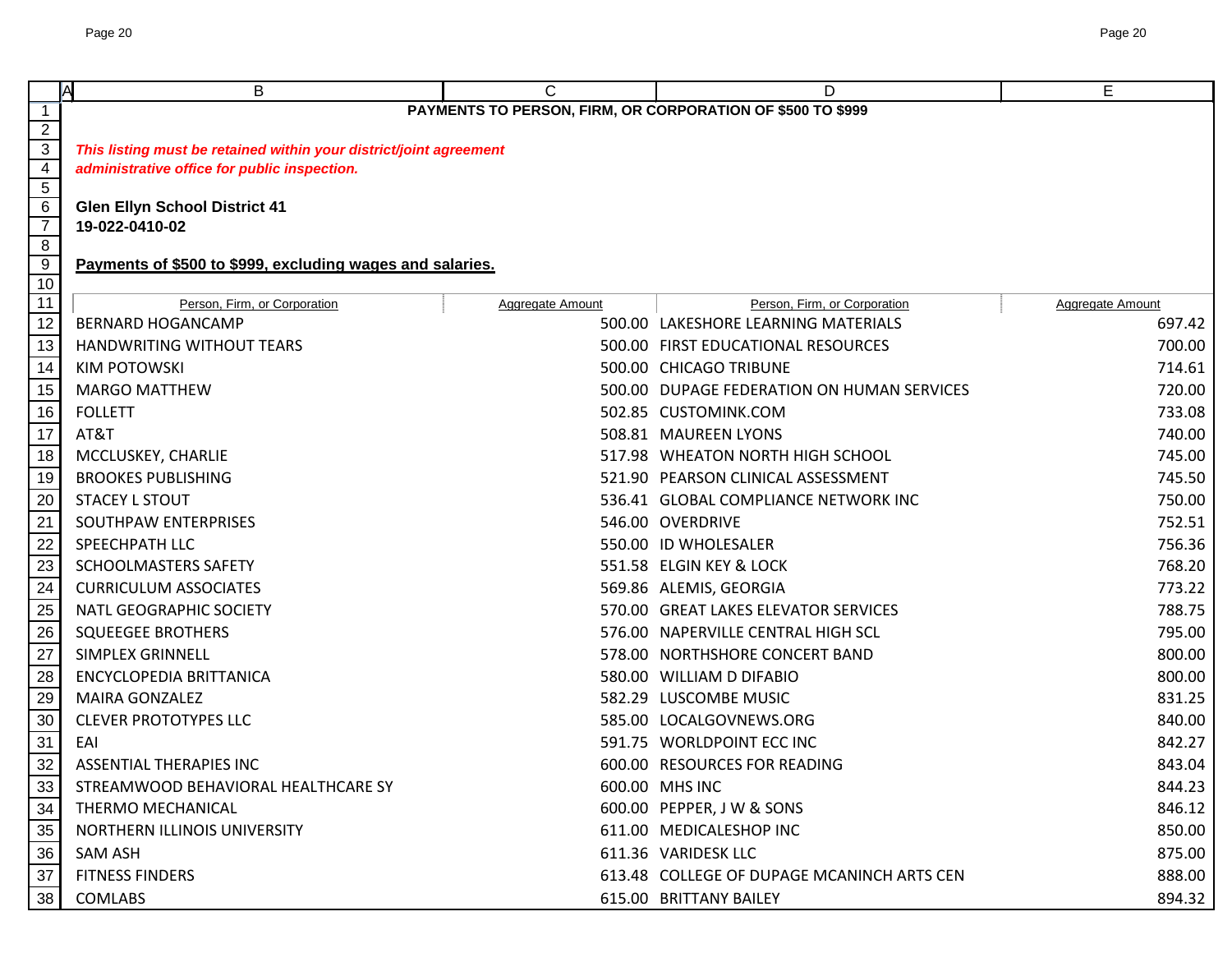|    | В                                 | U      | D                                        | Е      |
|----|-----------------------------------|--------|------------------------------------------|--------|
| 39 | <b>LEGO EDUCATION</b>             |        | 616.76 YOUNG'S APPLIANCES                | 897.00 |
| 40 | <b>NEUCO</b>                      |        | 617.81 TEACHERS DISCOVERY                | 899.99 |
| 41 | <b>ECOLAB EQUIPMENT CO</b>        |        | 623.28 ORIENTAL TRADING CO               | 909.86 |
| 42 | BARR MECHANICAL SALES INC         |        | 644.12 ILLINOIS OFF- STATE FIRE MARSHALL | 910.00 |
| 43 | LINCOLN LIBRARY PRESS INC         |        | 645.00 MCGRAW-HILL SCHOOL EDUC HOLDINGS  | 928.21 |
| 44 | MICHELLE SHABAKER                 |        | 650.00 SCHOLASTIC INC.                   | 934.68 |
| 45 | <b>IAASE</b>                      |        | 660.00 MAIL N STUFF                      | 942.89 |
| 46 | <b>GABRIELA ESCOBAR HERNANDEZ</b> |        | 663.07 FIVE CORNERS ONE HR CLEANER       | 946.00 |
| 47 | ACI SPECIALTY BENEFITS            |        | 665.28 AX IN HAND                        | 950.00 |
| 48 | <b>CHERYL L WITHAM</b>            |        | 669.46 HARNACK, MANDY BAJEK              | 950.00 |
| 49 | JOHNSTON, DON INC                 |        | 674.98 CAROLINA BIOLOGICAL SUPPLY        | 966.41 |
| 50 | <b>GRAINGER INC, W W</b>          |        | 678.60 BUREAU OF EDUC & RESEARCH         | 980.00 |
| 51 | <b>PITSCO</b>                     |        | 681.05 VALOR TECHNOLOGIES INC            | 985.00 |
| 52 | <b>ANTHEM SPORTS, LLC</b>         |        | 690.01 ISITE SOFTWARE                    | 995.00 |
| 53 | <b>IASBO</b>                      | 695.00 |                                          |        |